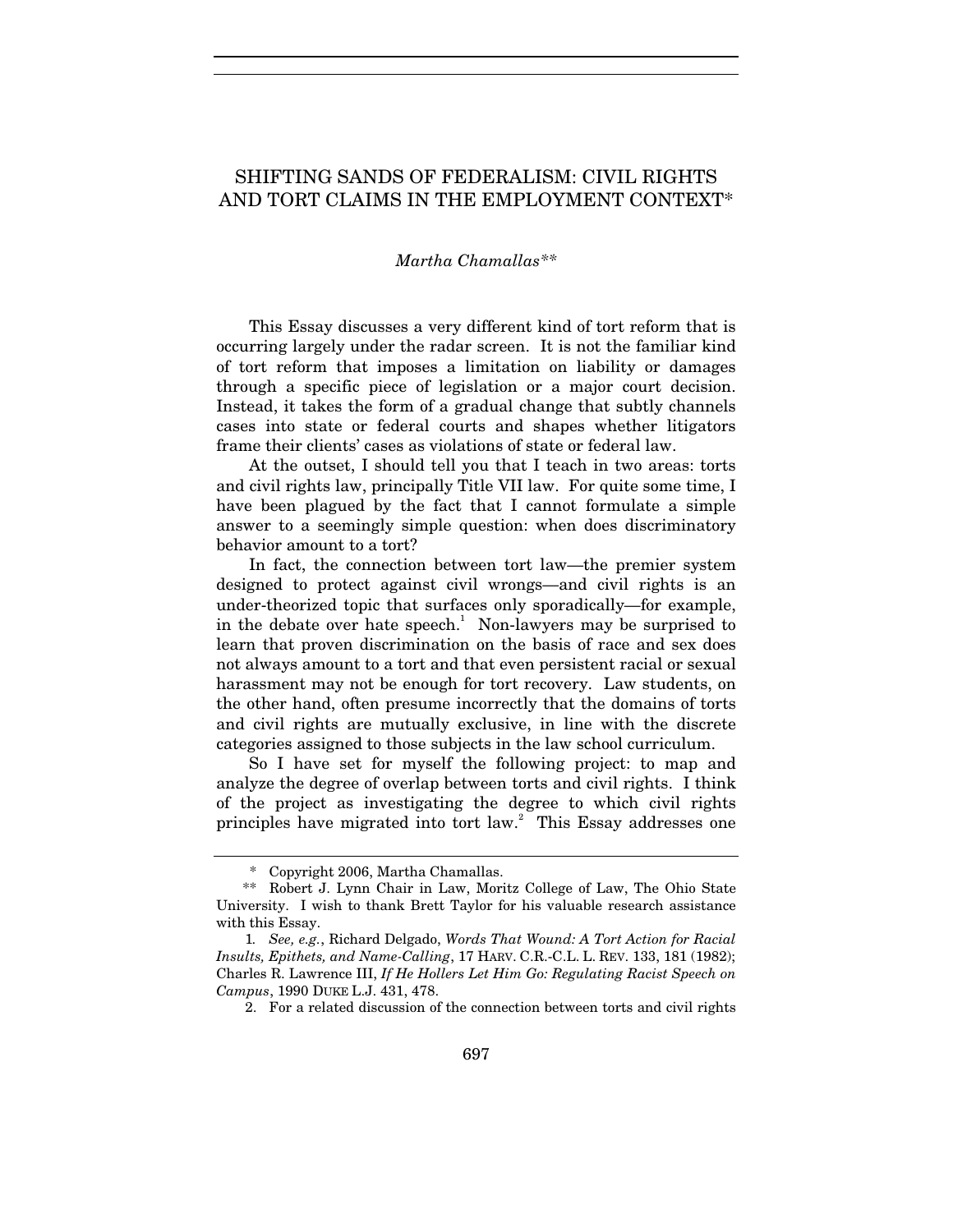698 *WAKE FOREST LAW REVIEW* [Vol. 41

piece of that migration project, focusing on my favorite tort intentional infliction of mental distress—and claims of sex or race harassment in the workplace. This is the intersection of torts and civil rights, the place where outrage and discrimination meet.

The story starts in the 1970s, when plaintiffs' attorneys wanted to bring their discrimination claims in federal courts under federal law, where presumably the judges were better trained in civil rights principles and the juries were more cosmopolitan. As you are well aware, however, things have changed dramatically. Today, many plaintiffs' attorneys prefer state forums and, perhaps more importantly, plaintiffs very much want to assert and retain state law claims. It is now employers who often seek out federal forums and wish to eliminate state claims for harassment and discrimination.

In cases of workplace harassment, there are typically at least three potential claims: a Title VII claim for discrimination, a state statutory civil rights claim, and a tort claim for intentional infliction of mental distress. From a practical perspective, the advantage of a tort claim to plaintiffs is that it offers the prospect of uncapped compensatory and punitive damages. Particularly in cases in which the plaintiff has not been terminated from her job—and thus cannot assert a constructive discharge claim<sup>3</sup>—recovery for non-economic damages is critical. Since the passage of the 1991 Civil Rights Act, Title VII has allowed compensatory and punitive damages, but the caps on such damages under Title VII are low: the total cap on combined compensatory and punitive damages is set between  $$50,000$  and  $$300,000$ , depending on the size of the employer.<sup>4</sup> In contrast, many states impose caps on compensatory damages *only* in medical malpractice actions,<sup>5</sup> and the greater number of states that have caps on punitive damages are generally more liberal than the Title VII caps.<sup>6</sup>

in the context of damages for economic loss, see Martha Chamallas, *Civil Rights in Ordinary Tort Cases: Race, Gender, and the Calculation of Economic Loss*, 38 LOY. L.A. L. REV. 1435 (2005).

 <sup>3.</sup> Under the general law of constructive discharge, a plaintiff may recover for economic loss, including backpay and frontpay, that stems from loss of the job. *See* Martha Chamallas, *Title VII's Midlife Crises: The Case of Constructive Discharge*, 77 S. CAL. L. REV. 307, 315 (2004). To establish constructive discharge, however, the plaintiff must generally prove that the employer had rendered the employee's working conditions so intolerable that a reasonable person would have quit her job. *Id*. at 316.

 <sup>4. 42</sup> U.S.C. § 1981a(b)(3) (2000).

<sup>5</sup>*. See* Catherine M. Sharkey, *Unintended Consequences of Medical Malpractice Damage Caps*, 80 N.Y.U. L. REV. 391 app. 1 (2005).

 <sup>6.</sup> Catherine M. Sharkey, *Dissecting Damages*: *An Empirical Exploration of Sexual Harassment Awards*, 3 J. EMPIRICAL LEGAL STUD. 1, 42 (2006).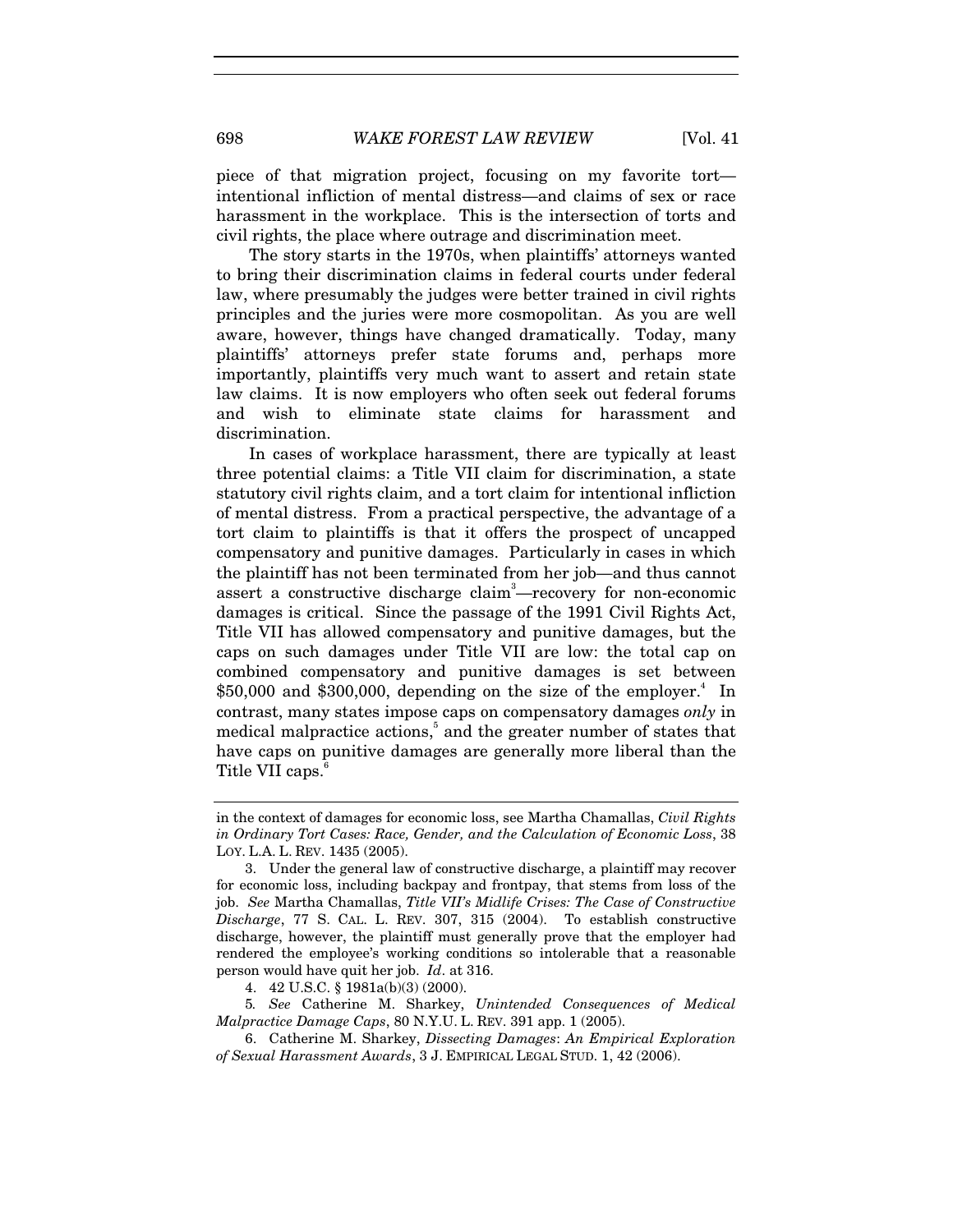Indeed, a recent empirical study of sexual harassment cases, conducted by Professor Catherine Sharkey of Columbia Law School, found that the inclusion of state law claims for harassment had the effect of increasing awards for sexual harassment plaintiffs.<sup>7</sup> Sharkey calculated the median award in harassment cases that included a tort claim (\$221,263) compared to those without a tort claim  $$150,250$ . After controlling for myriad independent variables that might affect the level of damages (such as whether there was physical contact, evidence of a pattern involving other employees, etc.), she found that including a tort claim increased an award on average by \$137,176 in total damages and by \$136,021 in what she called outrage damages, i.e., the combination of compensatory and punitive damages.<sup>9</sup> Her study shows why plaintiffs might want to hang onto their tort claims and why defendants might like to keep civil rights principles from migrating into tort law.10

Aside from the possibilities of upping a damage award, tort law is attractive to some claimants because of its universal character and its looser formulation of required elements. The influential section 46 of the Second Restatement of Torts required only four elements to prove a claim of intentional infliction: (1) intent or recklessness; (2) extreme and outrageous conduct; (3) causation; and (4) severe mental distress.<sup>11</sup> The latest version of the new Restatement reiterates these four elements and reaffirms that a finding of "outrageousness" is the centerpiece of the intentional infliction claim and does the "most important normative work" in screening cases.<sup>12</sup> In making this threshold determination of outrageousness on a case-by-case basis, courts often consider a variety of factors, including whether the defendant has abused a position of power, the special vulnerability of the plaintiff, and the repeated nature of the defendant's conduct in situations the plaintiff cannot easily avoid.<sup>13</sup> Although it is impossible to capture the breadth of the malleable notion of outrage in tort, Dan Dobbs, in his

 12. RESTATEMENT (THIRD) OF TORTS: LIABILITY FOR PHYSICAL HARM § 45 cmt. c, p.10 (Preliminary Draft 2005).

 <sup>7.</sup> Sharkey's data set consisted of 232 cases in which plaintiffs won compensatory damages from trial and appellate decisions in both federal and state courts from 1982-2004, published either in official reporters or on Westlaw. *Id*. at 3.

<sup>8</sup>*. Id*. at 38-39.

<sup>9</sup>*. Id*. at 39.

 <sup>10.</sup> *Id.* at 44.

 <sup>11.</sup> RESTATEMENT (SECOND) OF TORTS § 46 (1965).

 <sup>13.</sup> DAN B. DOBBS, THE LAW OF TORTS § 304, at 827 (2000) (discussing markers of outrageous conduct).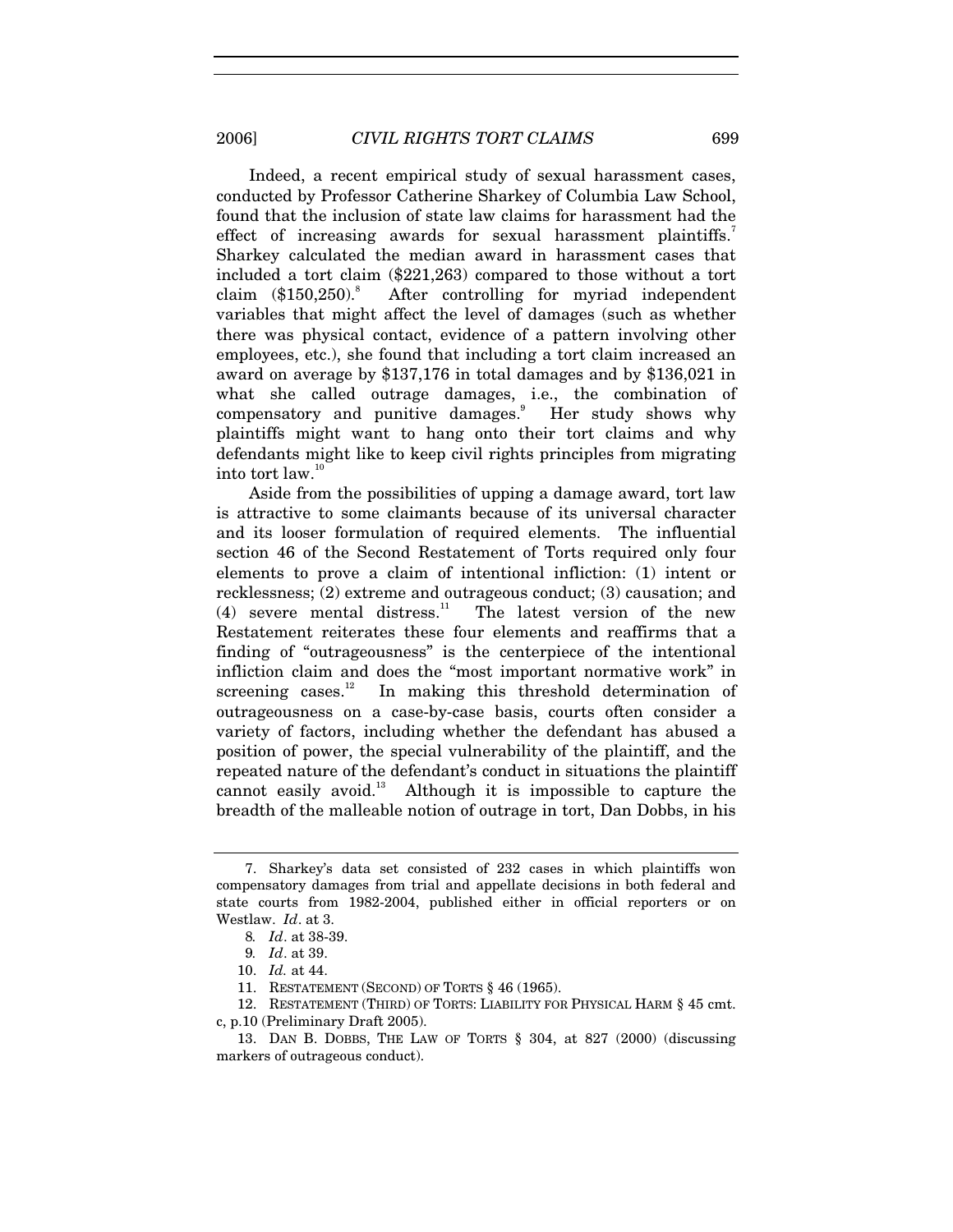700 *WAKE FOREST LAW REVIEW* [Vol. 41

influential treatise, sums up the caselaw by noting that "[i]n none of these instances are the parties in a position of equality; in each of these instances the defendant uses the inequality to inflict emotional harm without regard for the plaintiff's interests."<sup>14</sup>

In contrast, as Title VII has matured, it has become increasingly complex and rigid. Compared to the universal principles of tort law, Title VII is a status-based or identity-based law, protecting only against discrimination based on certain specified bases.<sup>15</sup> Thus, there are perennial struggles over what constitutes "sex-based" discrimination or what qualifies as discrimination based on race or national origin. Because equally harmful and related forms of discrimination, such as discrimination based on sexual orientation or language are not covered by Title VII, litigators often attempt to shoehorn their claims into one of the protected categories. Additionally, many contemporary forms of bias fall through the cracks of the Title VII categories. There is little space, for example, for same-sex harassment, $^{16}$  multi-dimensional discrimination, $17$  such as race and class inflected claims, or discrimination against sub-groups.<sup>18</sup> Title VII's focus on the group status of the victim, moreover, makes it difficult to reach bias directed at persons because of how they perform their identity<sup>19</sup> (e.g.,

 17. Courts often have difficulty dealing with "intersectional" claims where it is impossible to separate the different strands of discrimination, e.g., where an individual experiences distinctive discrimination as a low-income woman of color. *See* Kimberle Crenshaw, *Race, Gender, and Sexual Harassment*, 65 S. CAL. L. REV. 1467, 1472 (1992). *Cf.* Regina Austin, *Employer Abuse, Worker Resistance, and the Tort of Intentional Infliction of Emotional Distress*, 41 STAN. L. REV. 1, 58 (1988) (discussing multi-dimensional discrimination against workers).

 18. Early on, the Supreme Court acknowledged that discrimination against subgroups of a protected class is actionable under Title VII. *See* Phillips v. Martin Marietta Corp., 400 U.S. 542, 544 (1971) (rejecting the sex-plus doctrine). However, it is still difficult for plaintiffs to prove discrimination when other members of the protected class are not targeted. *See* Martha Chamallas, *Feminist Constructions of Objectivity: Multiple Perspectives in Sexual and Racial Harassment Litigation*, 1 TEX. J. WOMEN & L. 95, 132 (1992) (discussing employers' use of testimony by non-targeted members of the protected class).

19. Devon W. Carbado & Mitu Gulati, *Working Identity*, 85 CORNELL L.

 <sup>14.</sup> *Id.* 

 <sup>15. 42</sup> U.S.C. § 2000e-2(a)(1) (2000) (listing race, color, religion, sex, and national origin as bases for protection).

 <sup>16.</sup> Although the Supreme Court opened the door for same-sex harassment claims in Oncale v. Sundowner Offshore Servs., Inc., 523 U.S. 75, 79 (1998), there is still great uncertainty as to how plaintiffs in such cases can establish that their harassment was based on sex. *See, e.g.*, David S. Schwartz, *When Is Sex Because of Sex? The Causation Problem in Sexual Harassment Law*, 150 U. PA. L. REV. 1697, 1793 (2002).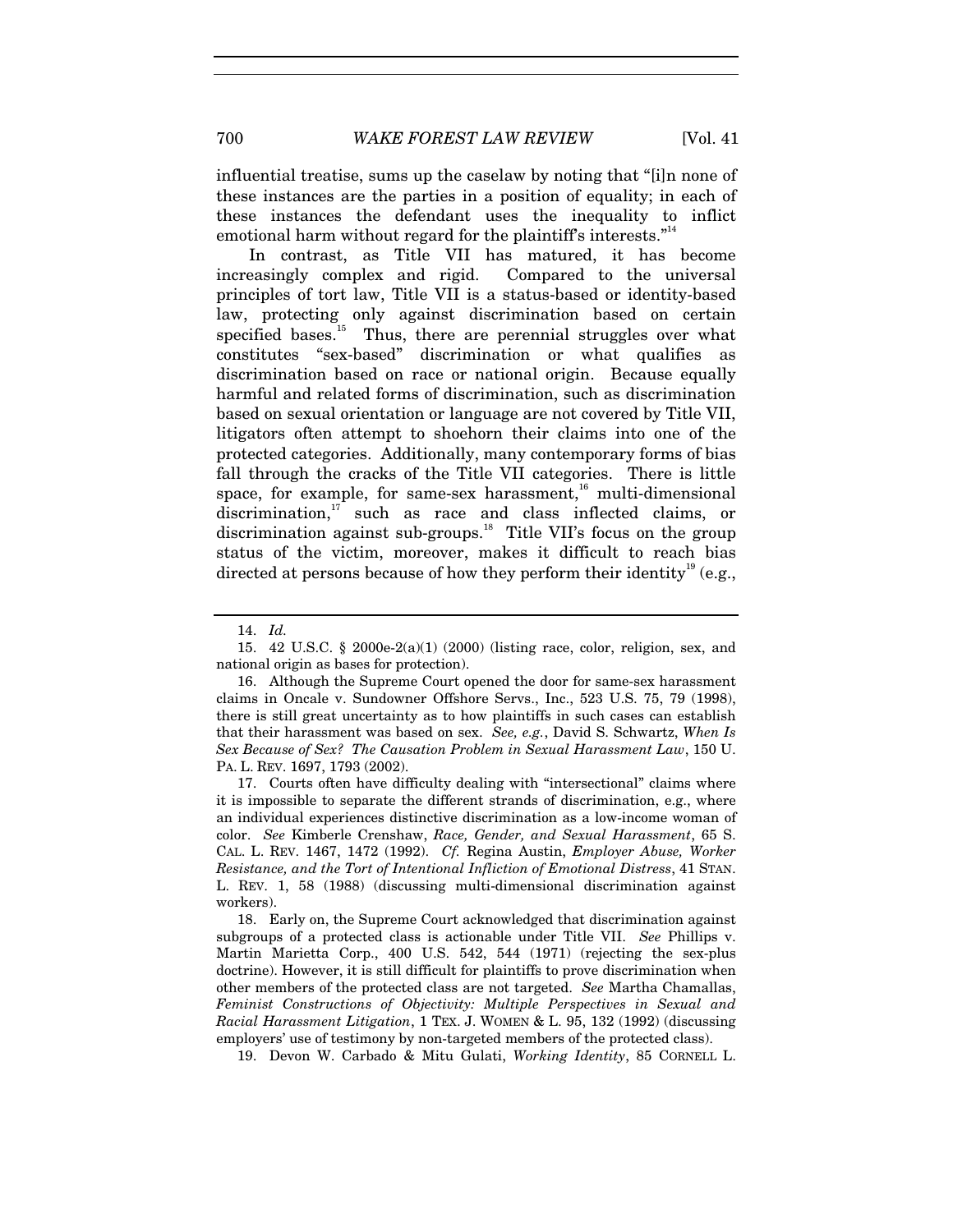the effeminate man)<sup>20</sup> or against persons who refuse to cover their identity and resist assimilation<sup>21</sup> (e.g., the African American woman<br>who wears corn rows).<sup>22</sup> Although scholars have called for Although scholars have called for expanding the meaning of race and sex discrimination to reach such complex claims and complex claimants,<sup>23</sup> for the most part, the federal courts are not buying these arguments. $^{24}$ 

It is not surprising then that there has been a turn to tort law, where plaintiffs are not required to pinpoint the motivation behind their harassment or mistreatment in order to recover. The availability of tort law could prove particularly important, for example, in a case of same-sex harassment in which one of the forms of abuse consists of forbidding the plaintiff from speaking Spanish in the presence of the harasser.<sup>25</sup> To prevail on a claim for intentional infliction of mental distress, the plaintiff in such a case would be spared from having to establish that the harassment was based on sex or national origin—and thus actionable under Title VII—rather than being based on sexual orientation or language—and thus not covered by the federal law. Instead, the main focus in the tort action would simply be whether the defendant's conduct was outrageous.

Let me pose a descriptive and a normative question about this topic. First, to what extent have courts allowed plaintiffs with workplace harassment claims to bring claims for intentional infliction of mental distress? Second, how much overlap should there be between torts and civil rights law, or put another way, should migration be encouraged or discouraged? Because of the constraints of space, I will be long on description and make only a few brief comments about the difficult policy question.

The short answer to the descriptive question is that there is currently considerable variation among the states. There are basically two approaches: the majority of courts treat the claim of

24. Judge v. Marsh, 649 F. Supp. 770, 780 (D.D.C. 1986).

REV. 1259, 1298 (2000).

 <sup>20.</sup> Mary Ann C. Case, *Disaggregating Gender from Sex and Sexual Orientation: The Effeminate Man in the Law and Feminist Jurisprudence*, 105 YALE L.J. 1, 33 (1995).

<sup>21</sup>*. See* Kenji Yoshino, *Covering*, 111 YALE L.J. 769, 837 (2002).

<sup>22</sup>*. See* Paulette M. Caldwell, *A Hair Piece*: *Perspectives on the Intersection of Race and Gender*, 1991 DUKE L.J. 365.

<sup>23</sup>*. See* Kathryn Abrams, *Complex Claimants and Reductive Moral Judgments: New Patterns in the Search for Equality*, 57 U. PITT. L. REV. 337, 361 (1996); Kathryn Abrams, *Title VII and the Complex Female Subject*, 92 MICH. L. REV. 2479, 2540 (1994).

<sup>25</sup>*. See* Lucerno-Nelson v. Wash. Metro. Area Transit Auth., 1 F. Supp. 2d 1, 4 (D.D.C. 1998) (examining same-sex harassment mixed with language discrimination).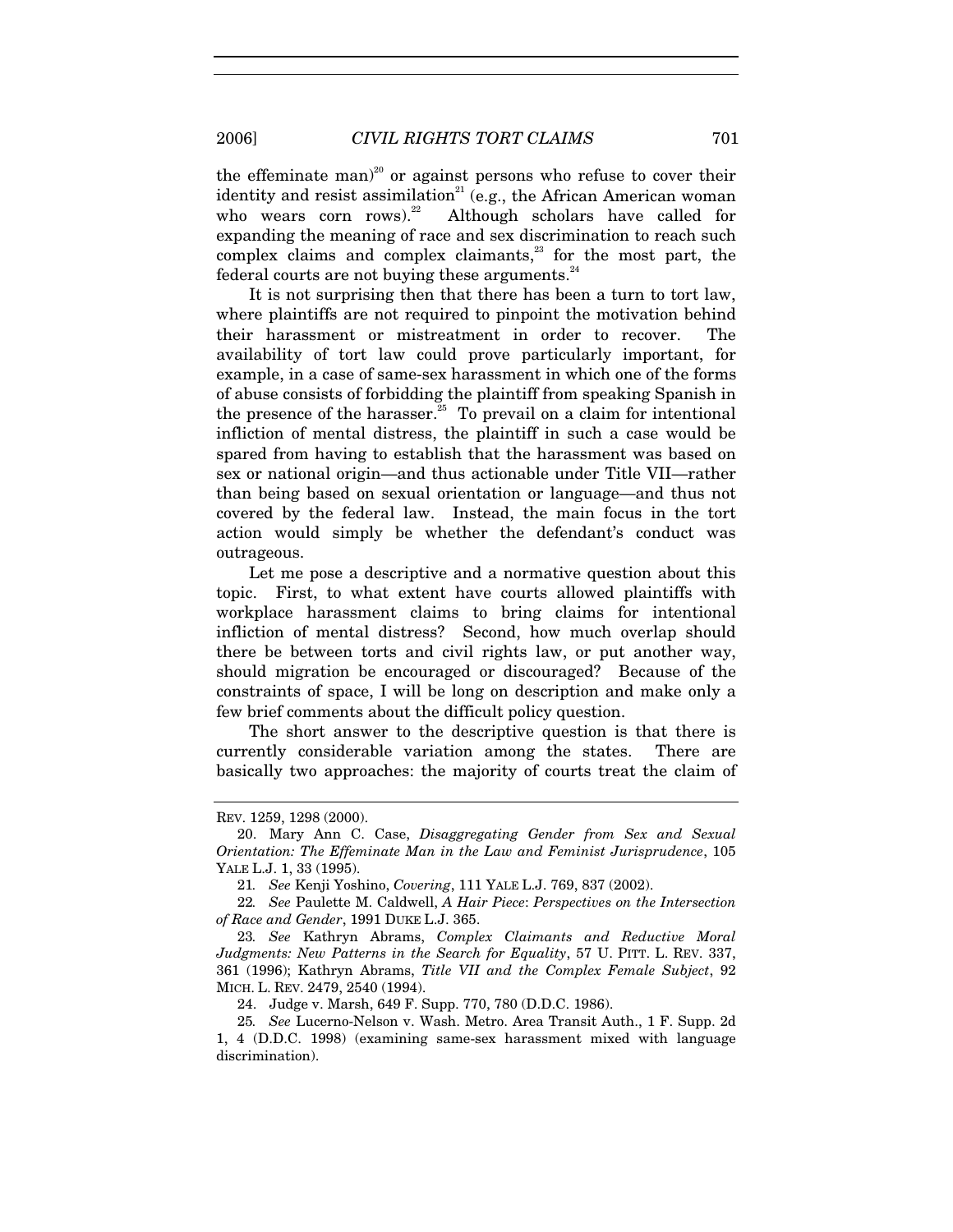intentional infliction of mental distress as a mere "gap filler" that comes into play only when no other remedy is available; $^{26}$  a minority of courts treat it as an independent cause of action that provides mutual reinforcement for civil rights and other important public policies.<sup>27</sup>

Let me explain how this "gap filler" versus "reinforcement of civil rights" debate plays out in the cases. At first blush it might seem that the intentional infliction tort would be well-suited to capture harassment and other discriminatory harms. It dispenses with the need to prove physical harm or fear of physical harm, and it goes beyond cases of malice and ill will under the broad "intent" standard in tort law.<sup>28</sup> Equally as important, the intentional infliction tort seems tailor-made to respond to an abusive course of conduct over a period of time, rather than simply to a discrete act. In this sense, it is a tort uniquely capable of comprehending the kind of pervasive and repeated harassment that characterizes a hostile workplace environment.

Despite these features, however, in most jurisdictions proof of discriminatory workplace harassment—the kind of discrimination that looks most like a tort—is not sufficient to guarantee tort recovery. For the most part, courts do not equate discrimination with outrageous conduct.<sup>29</sup> With the notable exception of California, $30$  courts have refused to classify discrimination as per se outrageous conduct and have even hesitated to declare the "severe

29. *See infra* note 33.

 30. Intermediate appellate courts in California have taken the position that harassment that violates the state's antidiscrimination laws is per se outrageous and gives rise to a tort action for intentional infliction of emotional distress. *See* Toran v. Jones, No. H025568, 2003 Cal. App. Unpub. LEXIS 4887, at \*15-16 (Ct. App. May 19, 2003) (finding discrimination based on disability and denial of medical leave is per se outrageous); Kovatch v. Cal. Casualty Mgmt. Co., 77 Cal. Rptr. 2d 217, 230-31 (Ct. App. 1998) (holding that harassment based on sexual orientation is per se outrageous); Fisher v. San Pedro Peninsula Hosp., 262 Cal. Rptr. 842, 858 (Ct. App. 1989) ("Given an employee's fundamental, civil right to a discrimination free work environment . . . by its very nature, sexual harassment in the work place is outrageous conduct as it exceeds all bounds of decency usually tolerated by a decent society.").

<sup>26</sup>*. See infra* note 33.

<sup>27</sup>*. See infra* note 61.

 <sup>28.</sup> To establish intent, a tort plaintiff need only prove that the tortfeasor acted either with the purpose of producing the consequence or with knowledge that the consequence was substantially certain to result. *See* RESTATEMENT (THIRD) OF TORTS: LIABILITY FOR PHYSICAL HARM § 1 (Proposed Final Draft 2005). Additionally, courts have allowed intentional infliction claims to proceed when the defendant's state of mind was merely reckless. *See* RESTATEMENT (THIRD) OF TORTS: LIABILITY FOR PHYSICAL HARM § 45 cmt. f (Preliminary Draft 2005).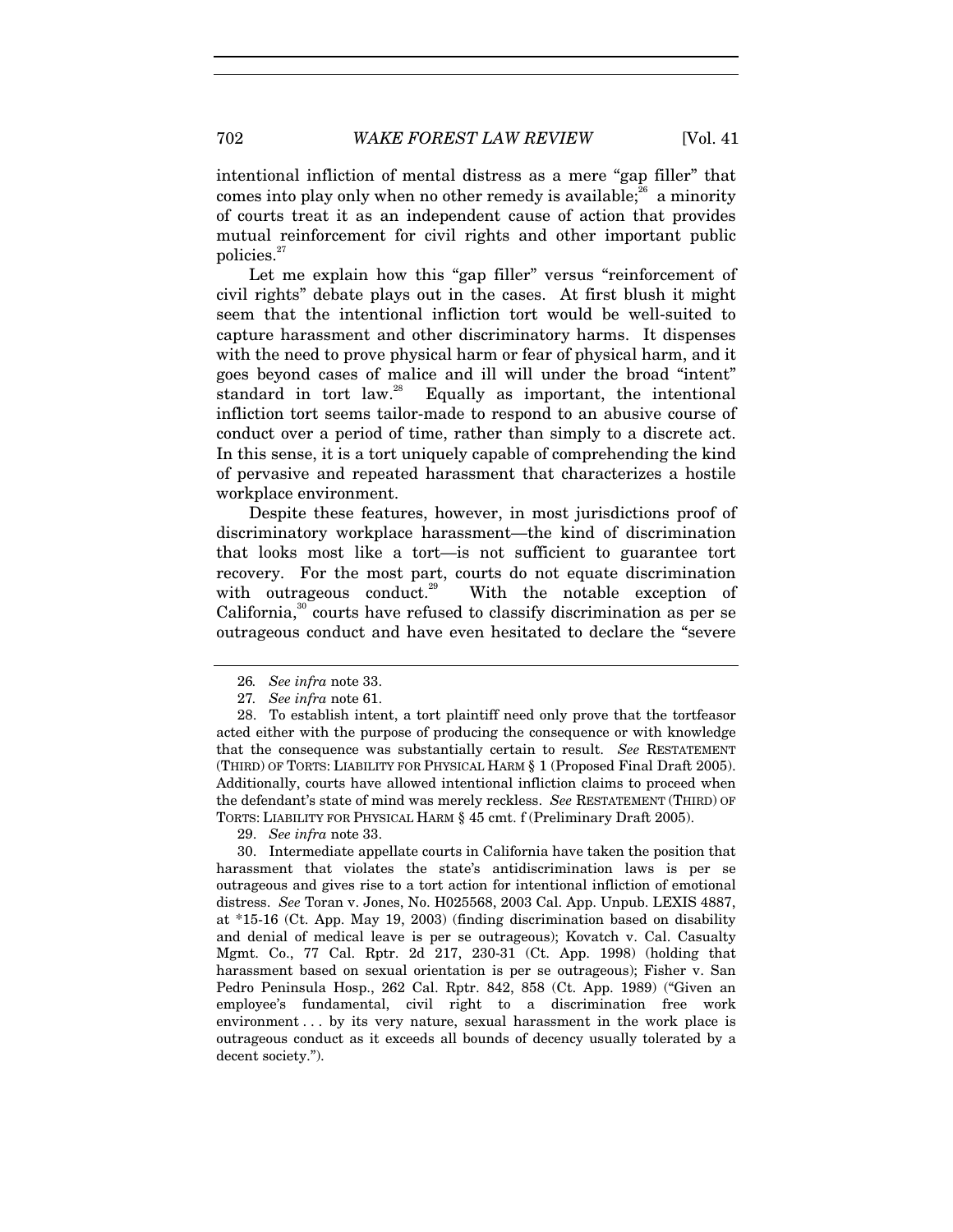or pervasive" harassment required to prove a Title VII claim of hostile environment<sup>31</sup> as sufficient to meet the threshold tort requirement of "extreme and outrageous" conduct. The bar of outrageousness is occasionally set so high that even the plaintiff who succeeds in proving a constructive discharge, with evidence that working conditions were so "intolerable" that a reasonable person would have quit the job, may not be confident of recovery in tort.<sup>32</sup>

A fairly typical case is *Pucci v. USAIR*,<sup>33</sup> a sexual harassment case decided by a federal district court in Florida after removal from state court on diversity grounds. Valerie Pucci was the only woman employed on her shift at the airline's maintenance department in Orlando.<sup>34</sup> At an initial meeting with her supervisor, Pucci was warned that she would be exposed to profanity because "USAIR's employees did not know how to act around female coworkers."<sup>35</sup> For approximately ten months, she was subjected to a persistent campaign of harassment by her male co-workers.<sup>36</sup> Much of the harassment consisted of repeatedly placing pornographic pictures on and inside her desk in her absence, even though her work area was just outside the supervisor's office. $37$  The court's opinion recites five such incidents.<sup>38</sup> After each incident, plaintiff complained to a supervisor, but nothing was ever done to discover or punish those

34. *Pucci*, 940 F. Supp. at 307.

 <sup>31.</sup> In hostile environment cases, harassment plaintiffs generally must prove that the conduct complained of was (1) unwelcome, (2) severe or pervasive, and (3) based on sex or some other prohibited basis, while also demonstrating a basis for imposing employer responsibility for the acts of supervisors or co-workers. *See* Burlington Indus. v. Ellerth, 524 U.S. 742, 747- 54 (1998).

<sup>32</sup>*. See* Wilson v. Monarch Paper Co., 939 F.2d 1138, 1143 (5th Cir. 1991) (indicating in dicta that constructive discharge should be regarded as "outrageous" conduct only in "the *most* unusual cases").

 <sup>33. 940</sup> F. Supp. 305 (M.D. Fla. 1996). Courts in Ohio, Pennsylvania, Texas, Oklahoma, Arkansas, Kansas, Maryland, and Michigan also apply a very strict standard which bars most intentional infliction claims in the employment context. *See* Hartleip v. McNeilab, Inc., 83 F.3d 767, 777 (6th Cir. 1996) (applying Michigan law); Greenwood v. Delphi Auto. Sys., Inc., 257 F. Supp. 2d 1047, 1073-74 (S.D. Ohio 2003); Arabi v. Fred Meyers, Inc., 205 F. Supp. 2d 462, 466 (D. Md. 2002); Holloman v. Keadle, 931 S.W.2d 413, 416 (Ark. 1996); Aaron v. Werne, No. 65,060, 1991 Kan. LEXIS 57, at \*9-11 (Kan. Mar. 1, 1991); Miner v. Mid-Am. Door Co., 68 P.3d 212, 223 (Okla. Civ. App. 2002); Hoy v. Angelone, 720 A.2d 745, 754 (Pa. 1998); Hoffmann-La Roche Inc. v. Zeltwanger, 144 S.W.3d 438, 447 (Tex. 2004).

<sup>35</sup>*. Id.*

 <sup>36.</sup> *Id.* at 307-08.

 <sup>37.</sup> *Id.* at 307.

<sup>38</sup>*. Id*. at 307-08.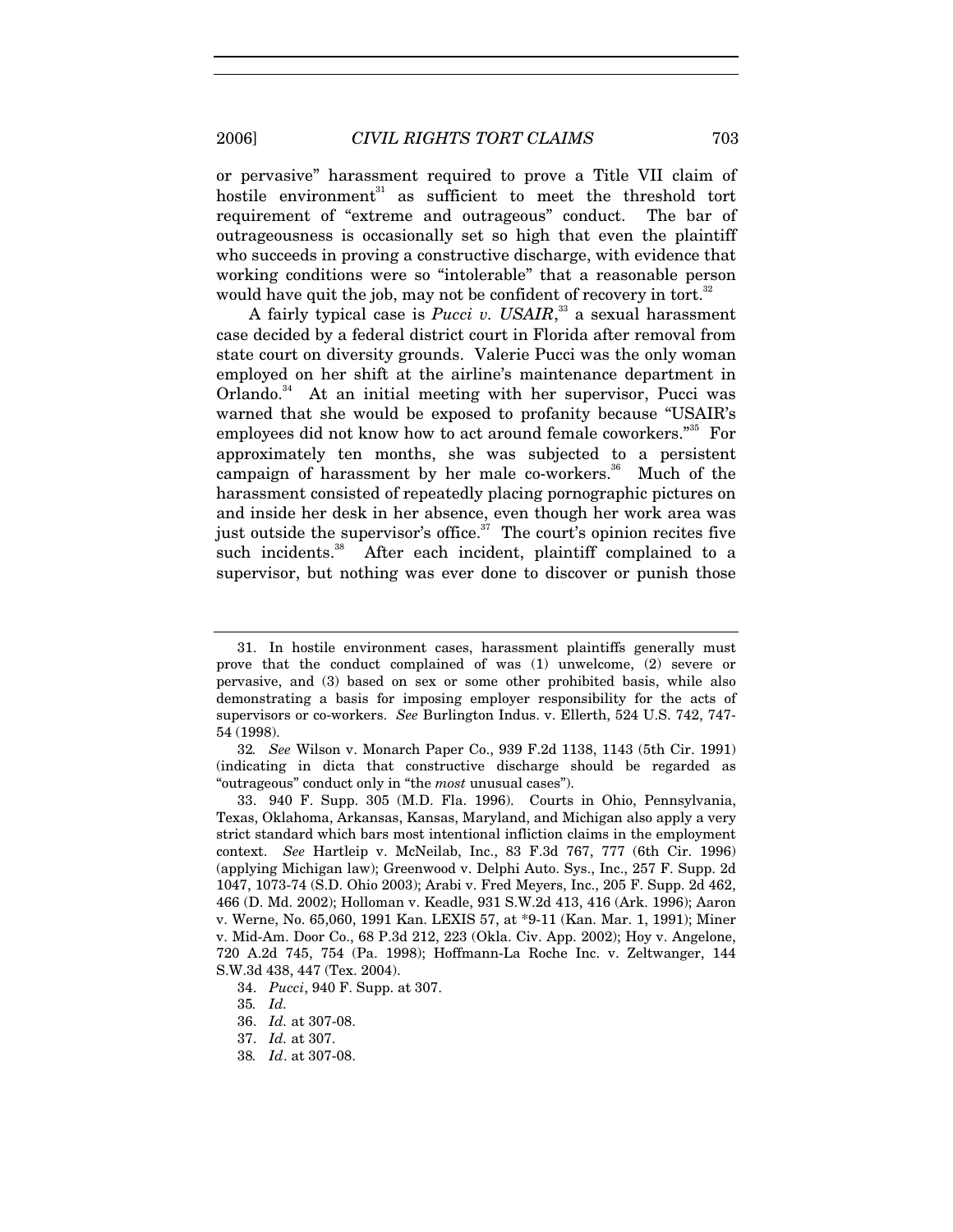responsible.<sup>39</sup> Instead, Pucci was told by USAIR's manager that she was to blame and that she had been told to expect "industrial language" when working with a group of men.<sup>40</sup> At times, the harassment took a more personal turn: for example, Pucci found obscene notes tacked onto the attendance board referring specifically to her and her anatomy.<sup>41</sup>

To cut down on the barrage of pornography, she was moved into a secured office, which was kept locked when not in use and which Pucci described as a "cage and not an office."<sup>42</sup> Her stress reached a point where she finally sought medical treatment for anxiety and depression and was admitted to the hospital on an outpatient basis.43 Pucci even feared that her co-workers would attack or stalk her and claimed that her fear caused her to fall down the stairs one day when leaving work.<sup>44</sup> Ultimately, her request to transfer out of Orlando was granted, a move she claimed was disruptive for her marriage and children.<sup>45</sup>

In many respects, *Pucci* is a classic case of hostile environment sexual harassment. There was no dispute that she was targeted for harassment because she was the only woman working on her maledominated shift.<sup>46</sup> Her harassment was persistent, sexualized, and calculated to make her feel ostracized and humiliated.<sup>47</sup> When she complained to management, the problem was not corrected, but in fact was made worse by the belief that harassment was something that she should endure as part of the job.<sup>48</sup> Lastly, the harassment caused her a variety of damages, including medical bills, mental distress, and employment-related expenses.<sup>4</sup>

It is telling that Pucci's complaint of intentional infliction of mental distress did not even survive a motion to dismiss.<sup>50</sup> For the Florida trial court, the distinction between discriminatory harassment and outrageous conduct was so great that it had little

 <sup>39.</sup> *Id.*

<sup>40</sup>*. Id*. at 308.

 <sup>41.</sup> Pucci found a note on the attendance board stating that a co-worker was "Sick—Due to lack of blow jobs from Valerie" and a homemade card placed on her desk stating, "Val's Weight Soars to 200 Lbs." She recounted that she overhead one employee telling another that he had been sent in to see her and joked, "What are we suppose to do? Stick her then lick her?" *Id*. at 307-08.

<sup>42</sup>*. Id*. at 307.

 <sup>43.</sup> *Id.* at 308.

 <sup>44.</sup> *Id.*

<sup>45</sup>*. Id*.

 <sup>46.</sup> *Id.* at 307.

 <sup>47.</sup> *Id.* at 307-08.

 <sup>48.</sup> *Id.* at 308.

 <sup>49.</sup> *Id.*

 <sup>50.</sup> *Id.* at 309.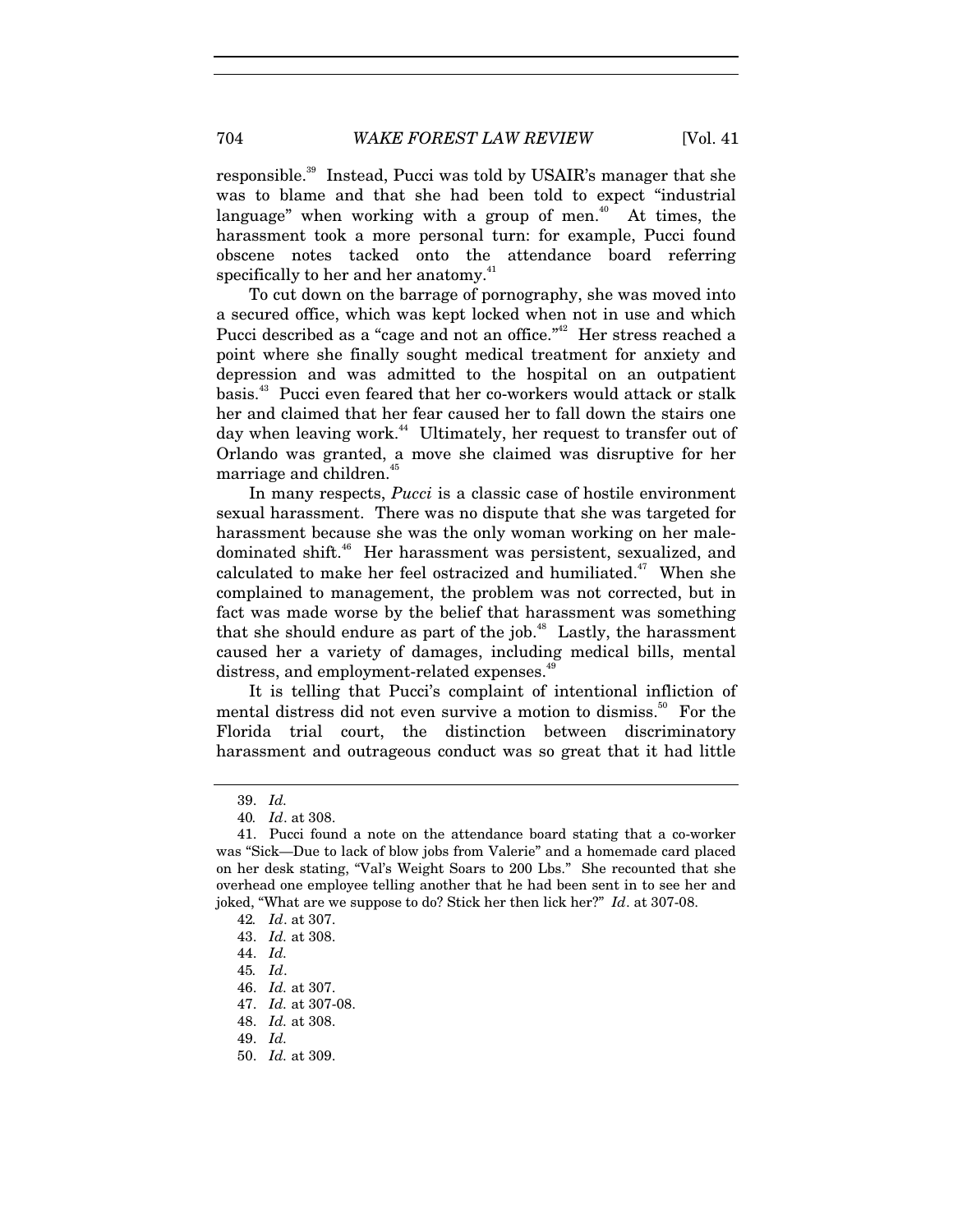difficulty reciting the boilerplate limitations on recovery for intentional infliction and moving on to the next issue in the case.<sup>51</sup> The court simply concluded that, although the conduct directed at Pucci was "not civilized behavior," her harassment was not "so extreme in degree, as to go beyond all possible bounds of decency" and presumably fell into the nonactionable realm of "mere insults, indignities, threats, annoyances, petty oppressions, or other trivialities."<sup>52</sup>

It should be pointed out that the court never reached the issue of vicarious liability of USAIR for the acts of the harassers in this case.53 Instead, by knocking out the case for failure to prove outrageous conduct, the court implied that even if Pucci had known the identity of her harassers and had sued them individually, she still would have lost the case. $54$  As a practical matter, this point is important when analyzing the intersection of tort and civil rights because individual supervisors and co-workers generally may not be sued under Title VII<sup>55</sup> or under many of the parallel state civil rights acts.56 However, no such restriction exists under tort law which prohibits suits against both individual actors and employers. Thus, the tort claim is often the only way to pursue a claim against the harasser individually and, if defeated for lack of proof of outrageousness, employees may have no other legal recourse against individual harassers.

54. *Pucci*, 940 F. Supp. at 309.

 <sup>51.</sup> *Id.*

<sup>52</sup>*. Id*.

 <sup>53.</sup> *Id*. Whether an employer will likely be held vicariously liable for harassment by a supervisor in a tort action for intentional infliction also depends on the jurisdiction. Some courts apply a liberal standard and impose liability where the acts complained of took place on the job and resulted from or were an outgrowth of employment duties. *See* Harris v. Pameco Corp., 12 P.3d 524, 530 (Or. Ct. App. 2000). Other courts apply a restrictive standard, refusing to impose vicarious liability if the supervisor was acting for purely personal reasons disconnected from the employer's business. *See* Travis Pruitt & Assocs. v. Hooper, 625 S.E.2d 445, 448 (Ga. Ct. App. 2005). The liberal standard focuses on the overall context of the supervisor's action, while the restrictive standard places emphasis on the supervisor's motivation.

<sup>55</sup>*. See, e.g.*, Lissau v. S. Food Servs., Inc., 159 F.3d 177, 180 (4th Cir. 1998) (holding individual employees are not liable under Title VII); a*ccord* Huckabay v. Moore, 142 F.3d 233, 241 (5th Cir. 1998); Cross v. Alabama, 49 F.3d 1490, 1504 (11th Cir. 1995); Tomka v. Seiler Corp., 66 F.3d 1295, 1313 (2d Cir. 1995); Miller v. Maxwell's Int'l Inc., 991 F.2d 583, 587 (9th Cir. 1993). *But see* Wyss v. Gen. Dynamics Corp., 24 F. Supp. 2d 202, 204 (D.R.I. 1998) (holding individual supervisors liable under Title VII and Rhode Island fair employment statute).

<sup>56</sup>*. See, e.g.*, Reno v. Baird, 957 P.2d 1333, 1335-36 (Cal. 1998) (finding supervisor may not be sued individually for discrimination under state fair employment and housing act).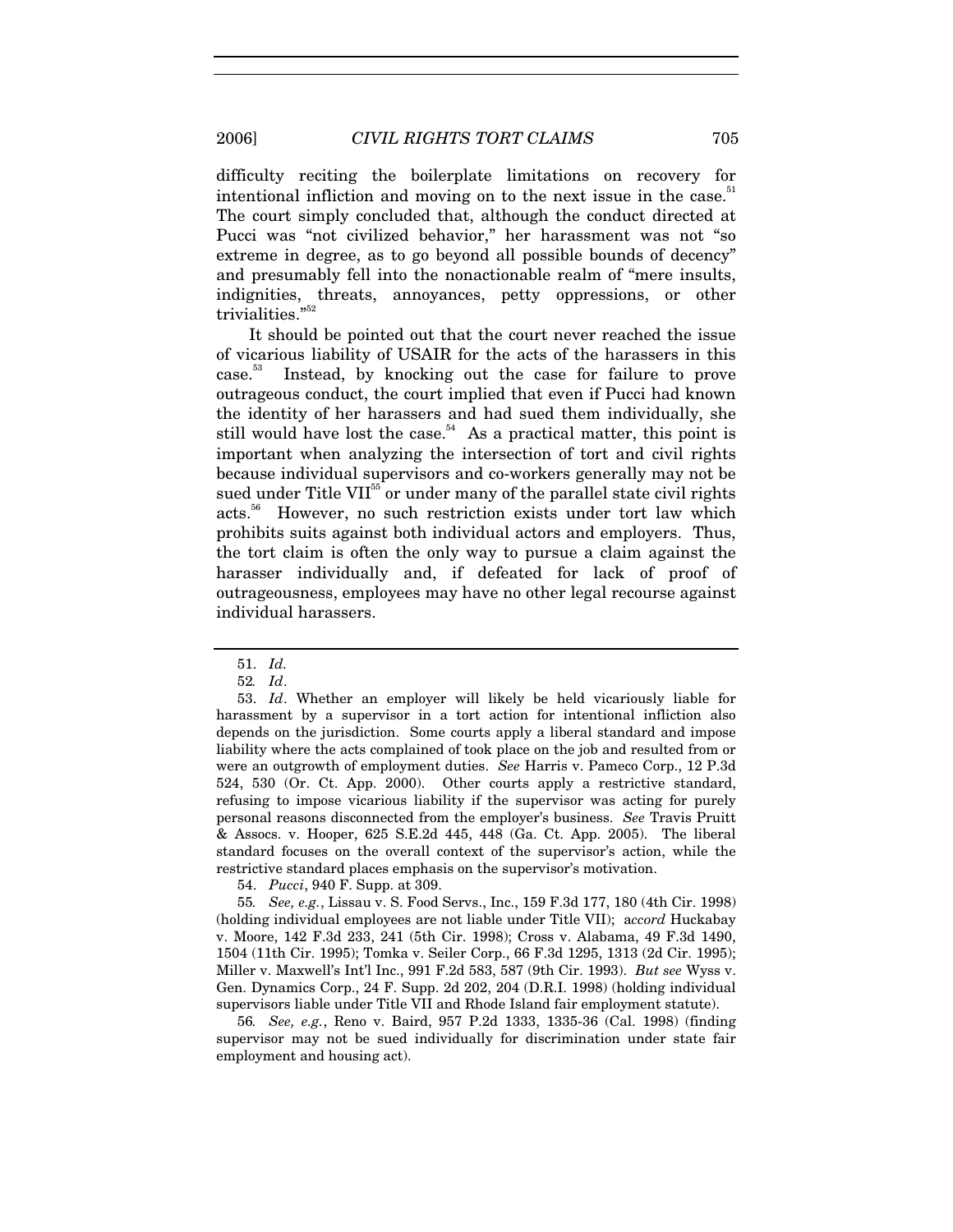As *Pucci* illustrates, for many courts, something more than discrimination or even persistent harassment is needed to establish outrageousness in the employment context. To date, however, most courts have been unable to articulate precisely what constitutes that extra element.<sup>57</sup> For example, the Pennsylvania Supreme Court rejected a lower court's view that a showing of retaliation, in addition to proof of discrimination or harassment, was a prerequisite to establishing the outrageousness of an employer's conduct.<sup>58</sup> Although the Pennsylvania Supreme Court was willing to impose liability only for "the most clearly desperate and ultra extreme conduct"<sup>59</sup> and thus took an extremely narrow view of the intentional infliction tort, it still clung to a holistic approach, judging each case on its particular facts.<sup>60</sup> Not surprisingly, decisions in this area often lack analysis: similar to *Pucci*, courts tend to recite the facts of the instant case, indicate that recovery was denied in other cases of bad conduct, and rule that the conduct in the instant case does not meet the demanding standard for outrageousness.

A very different portrait of the intersection of torts and civil rights comes from a minority of jurisdictions which allow intentional infliction claims to proceed in cases not markedly different from the *Pucci* sexual harassment case. A good example is *Coates v. Wal-*Mart Stores, Inc.,<sup>61</sup> a sexual harassment case decided by the

58*. See* Hoy v. Angelone, 720 A.2d 745, 754 (Pa. 1998).

59*. Id*.

60. *Id.* at 754-55.

 <sup>57.</sup> Some courts, while acknowledging that each claim must be decided "on its own merits," have listed aggravating factors that have generally been present in outrageous cases of harassment. *See* Guthrie v. Conroy, 152 N.C. App. 15, 22-23, 567 S.E.2d 403, 409 (2002) (listing as indicia of outrageousness: (1) unfair power relationship between defendant and plaintiff; (2) explicitly obscene or "X rated" language; (3) sexual advances toward the plaintiff; (4) statements expressing sexual desire to engage in sexual relations with plaintiff; and (5) defendant touching plaintiff's private areas or touching any part of the plaintiff's body with his private parts).

 <sup>61. 976</sup> P.2d 999 (N.M. 1999). Courts in Alaska, North Dakota, Tennessee, New Jersey, Washington, Oregon, Utah, Wyoming and the District of Columbia have also taken a more liberal approach to the intentional infliction tort in the employment context. *See* Pollard v. E.I. Dupont De Nemours, Inc., 412 F.3d 657, 664-65 (6th Cir. 2005) (applying Tennessee law); Wal-Mart, Inc. v. Stewart, 990 P.2d 626, 634-36 (Alaska 1999); Underwood v. Nat'l Credit Union Admin., 665 A.2d 621, 640 (D.C. 1995); Taylor v. Metzger, 706 A.2d 685, 700 (N.J. 1998); Swenson v. N. Crop Ins., Inc., 498 N.W.2d 174, 181-86 (N.D. 1993); Harris v. Pameco Corp., 12 P.3d 524, 529 (Or. Ct. App. 2000); Retherford v. AT & T Commc'ns of the Mountain States, Inc., 844 P.2d 949, 978 (Utah 1992); Robel v. Roundup Corp., 59 P.3d 611, 621 (Wash. 2002); Kanzler v. Renner, 937 P.2d 1337, 1345 (Wyo. 1997).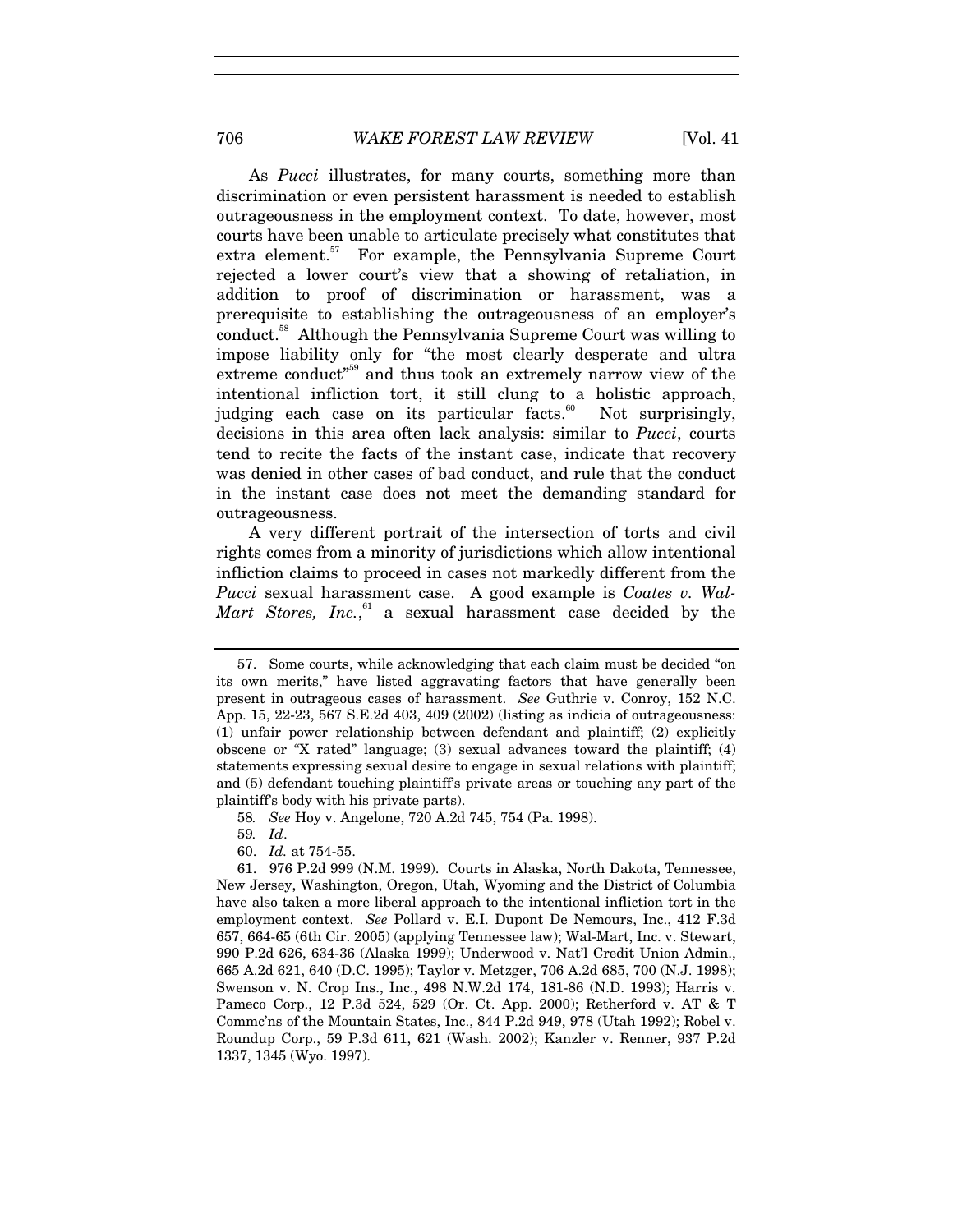Supreme Court of New Mexico in 1999. The harasser in that case was a supervisor at Sam's Club who persistently targeted female employees, including the two plaintiffs in the case, while management stood by and did nothing.<sup>62</sup> In addition to complaining about the supervisor's obscene gestures and "lewd and vulgar" suggestions, the plaintiffs in *Coates* also pointed to two incidents of physical harassment in which the supervisor grabbed the breasts of one of the plaintiffs and pulled open the blouse of another female employee.<sup>63</sup> Wal-Mart managers observed some of this behavior, yet did not reprimand or discipline the offending supervisor and, at one point, told one of the plaintiffs that she could quit if she did not like their decisions.<sup>6</sup>

The state trial court allowed the intentional infliction claim and another state law claim to proceed against Wal-Mart. $65$  The jury was apparently of the view that defendant's conduct was indeed outrageous, as evidenced by the size of the verdict for each of the two plaintiffs, particularly the portion for punitive damages (one plaintiff received \$1.2 million, the other  $$555,000$ .<sup>66</sup> In marked contrast to the Florida court, the New Mexico Supreme Court upheld the judgment, using the same Restatement framework of liability for intentional infliction of mental distress.<sup>67</sup> Rather than drawing a contrast between discrimination and outrageous conduct, however, the New Mexico Supreme Court stressed the compatibility between civil rights and tort law, declaring that "[a]llowing a worker subjected to sexual harassment to seek civil damages 'not only vindicates the state's interest in enforcing public policy but also adequately redresses the harm to the individual naturally flowing from the violation of public policy."<sup>68</sup>

There are ways, of course, to distinguish *Pucci* and *Coates.* The supervisor in *Coates* committed a battery against one of the plaintiffs and physically assaulted another women employee, while the harassment in *Pucci* was solely of the nonphysical variety, i.e., humiliating comments and the use of pornography. Nevertheless, the New Mexico Supreme Court in *Coates* also upheld the jury's verdict in favor of one of the female employees who did not suffer any physical harassment and stressed that all incidents should be

 <sup>62.</sup> *Coates*, 976 P.2d at 1002.

<sup>63</sup>*. Id*.

 <sup>64.</sup> *Id.* at 1002-03.

 <sup>65.</sup> *Id.* at 1003.

<sup>66</sup>*. Id.*

 <sup>67.</sup> *Id.* at 1009-10.

<sup>68</sup>*. Id*. at 1005 (quoting Michaels v. Anglo Am. Auto Auctions, Inc., 869 P.2d 279, 281 (N.M. 1994)).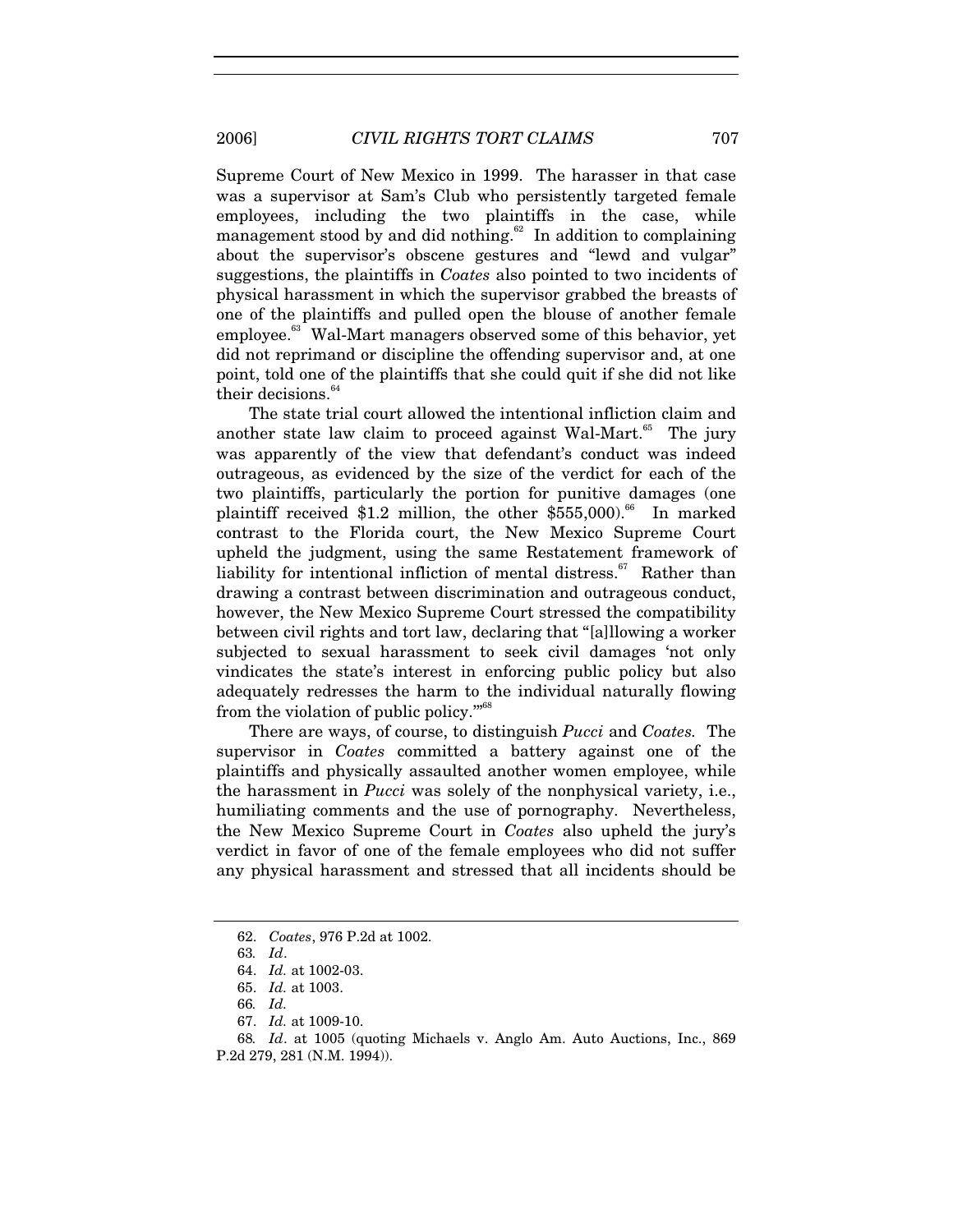viewed "cumulatively" under the intentional infliction tort.<sup>69</sup> Significantly, the plaintiff in *Coates* who was physically harassed did not assert a claim for battery and did not otherwise emphasize the physical aspect of her harassment.<sup>70</sup> While undoubtedly each incident in *Coates*, including the two incidents of physical harassment, were important in proving the persistent and serious nature of the harassment, it was also very important that the harassment lasted for approximately a year and that Wal-Mart's management was callously indifferent to plaintiffs' plights.<sup>71</sup> In these last two respects, *Coates* and *Pucci* are quite similar. Finally, it is not irrational to regard the harassment in *Pucci* as even more damaging than that endured by the Wal-Mart employees in *Coates*: at least the women at Wal-Mart were able to band together to resist their harassment, while Pucci's status as the only woman on her shift increased her isolation and arguably worsened her predicament.

As I read the cases, the widely disparate results in *Coates* and *Pucci* cannot be explained simply by a judgment that the harassment in *Coates* was worse than that in *Pucci.* Instead, it appears that the courts in the two cases used two different approaches to the intentional infliction tort, although each purported to adhere to the Restatement elements. The Florida court approached the intentional infliction tort as a "gap filler," to be used sparingly in the employment context, presumably only in exceptional cases of harassment or discrimination that stand apart from the typical civil rights case.<sup>72</sup> In contrast, the New Mexico court approached the intentional infliction tort on more equal grounds: it viewed the claim as reinforcement of the state's public policy against discrimination and harassment and was willing to shape the tort concept of outrageousness along the lines of antidiscrimination law.<sup>73</sup> In other words, migration from civil rights to torts was encouraged in New Mexico and strongly discouraged in Florida.

The debate over the role of the intentional infliction tort has also been played out even more explicitly in cases raising preemption challenges. The essence of a claim of preemption, after all, is that there can be no overlap between the two domains of law. Thus, proponents of preemption assert that the intentional infliction

<sup>69</sup>*. Id.* at 1009.

 <sup>70.</sup> *Id.* at 1003 (asserting only claims of negligent supervision and intentional infliction of emotional distress).

 <sup>71.</sup> *Id.* at 1009.

 <sup>72.</sup> Pucci v. USAIR, 940 F. Supp. 305, 309 (M.D. Fla. 1996).

 <sup>73.</sup> *Coates*, 976 P.2d at 1005.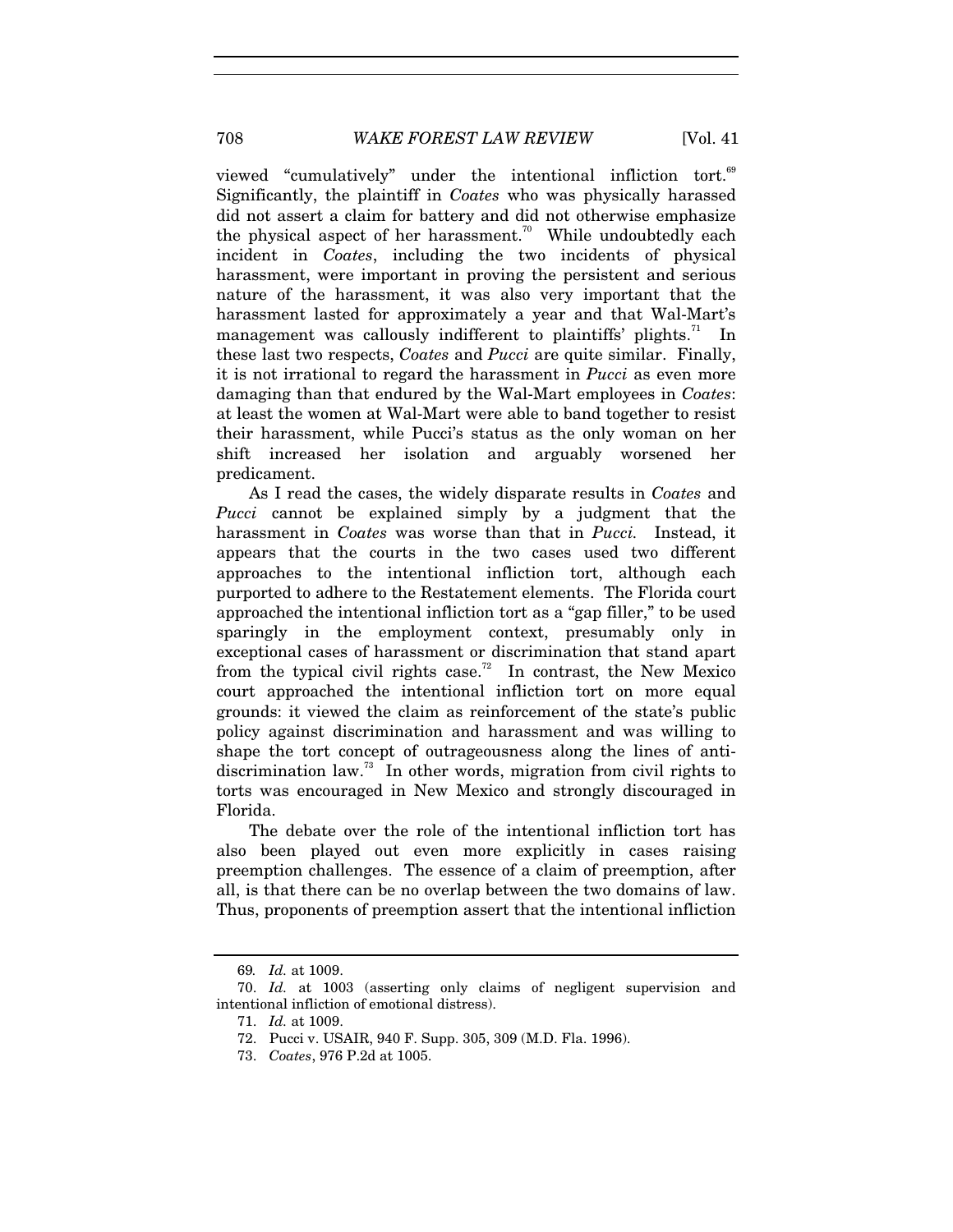tort may only fill gaps when it come to civil rights claims, while opponents of preemption leave more room for overlap and migration from civil rights. The two general approaches described above resurface in the preemption cases dealing with harassment claims in the workplace, although resolution of preemption challenges often require courts to grapple with issues of statutory interpretation beyond simply deciding the proper role of the intentional infliction tort. Those courts denying preemption stress the state's strong public policy against discrimination and encourage the policy's reinforcement through tort law, while those upholding preemption strive to make sure that tort law does not duplicate or encroach upon other legal domains.

Title VII itself contains an express provision indicating that it does not preempt state law claims.<sup> $74$ </sup> As a result, in workplace torts, preemption challenges have generally been made on one of two bases: $75$  either that the tort claim is preempted by the state civil rights statute or that the tort claim is barred by the exclusivity provision of the state workers' compensation statute. The former theory is consistent with the view that the intentional infliction tort is only a gap filler and should disappear whenever a state statutory claim for civil rights violation is available. In fact, it is often difficult to tell whether this ground for precluding the intentional infliction claim lies in the gap filling nature of the tort itself or is based on preemption, i.e., the determination that the state legislature intended the civil rights remedy to be exclusive. For example, the Texas Supreme Court recently held that the claim for intentional infliction could not be brought "[i]f the gravamen of a plaintiff's complaint is the type of wrong that the statutory [civil rights] remedy was meant to cover."<sup>76</sup> The holding of the Texas Supreme Court sounds like the claim is preempted by the civil rights statute and indeed subsequent courts have used the language of preemption in applying the Texas rule.<sup>77</sup> However, a concurring justice on the Texas Supreme Court insisted that the rule was "not based on the exclusive or preemptive nature of another remedy but

<sup>74</sup>*. See* 28 U.S.C. § 2000e-7 (2000).

 <sup>75.</sup> In organized workplaces, courts may also have to determine whether a tort claim is preempted by § 301(a) of the Labor Management Relations (Taft-Hartley) Act. *See, e.g.*, Retherford v. AT & T Commc'ns of the Mountain States, Inc., 844 P.2d 949, 971-92 (Utah 1992) (holding tort claim preempted unless it is purely personal and does not implicate supervisory authority).

 <sup>76.</sup> Hoffmann-La Roche Inc. v. Zeltwanger, 144 S.W.3d 438, 448 (Tex. 2004).

 <sup>77.</sup> Garza v. Univision, No. Civ.A. 3:04CV1905-K, 2005 WL 1107374, at \*3 (N.D. Tex. May 6, 2005) (finding intentional infliction claim preempted because it was based on same facts that support Title VII claim).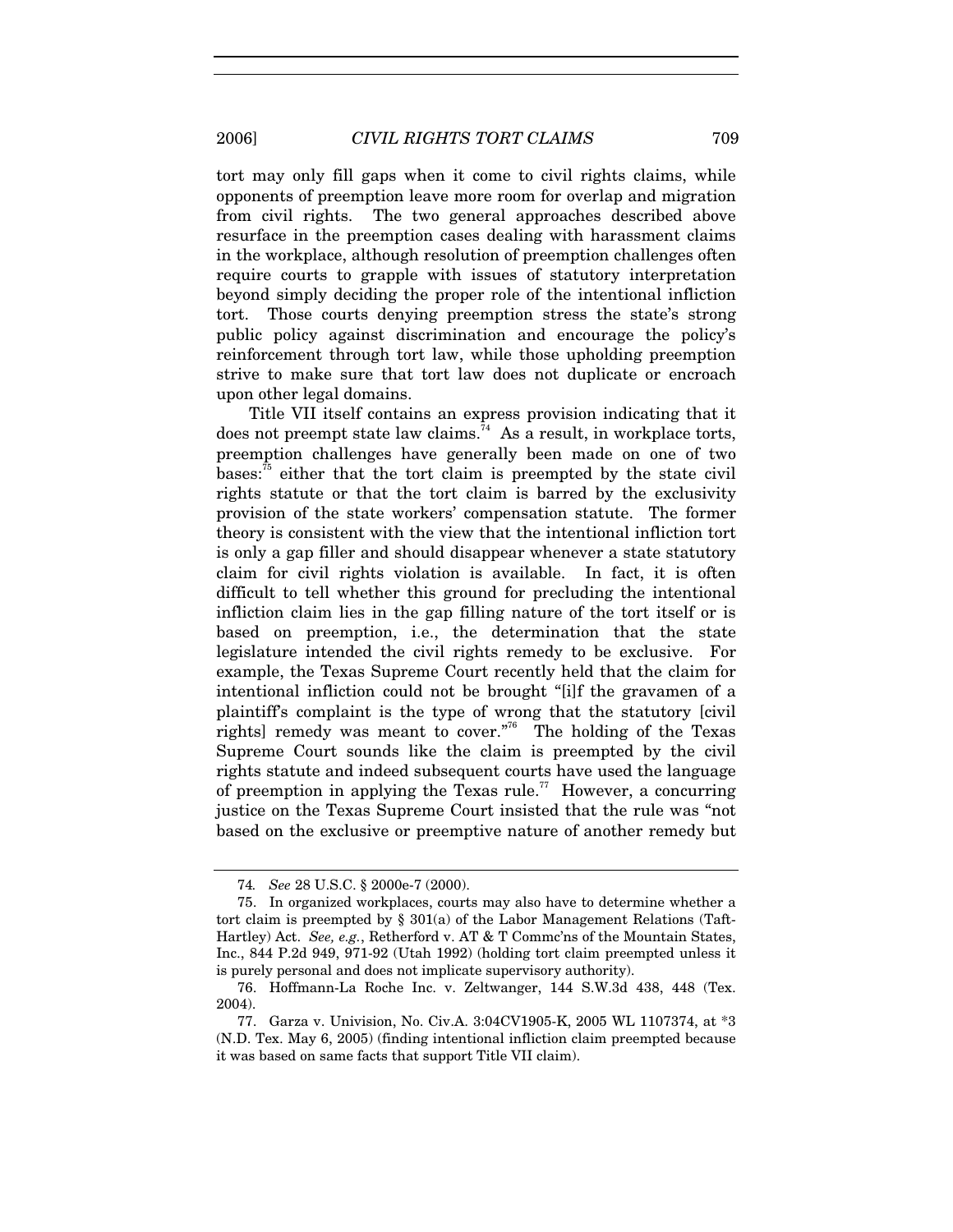on the nature of the IIED tort itself."<sup>78</sup> The subtle difference here is that a preemption analysis focuses more on the intent of the legislature when passing the civil rights act and on the actual existence of an alternative statutory remedy, whereas in the gap filling view of the intentional infliction tort, the court disallows the tort claim because of its view that intentional infliction tort should be restricted to unusual cases that do not fit comfortably under other recognized theories of redress.

So far, only a handful of courts have held that the intentional infliction claim is preempted by state civil rights  $\arccos 79$  More courts reject preemption on this ground, ruling that the state civil rights legislation was designed to increase remedies for victims of discrimination and is not inconsistent with allowing common law  $clains.<sup>80</sup>$ 

The other quite distinct preemption challenge is based on state workers' compensation statutes that bar plaintiffs from suing employers in tort. In these cases, employers argue that tort claims based on sexual harassment cannot be brought because the employee's sole remedy is to receive compensation under the prevailing state workers' compensation scheme. In this genre of preemption challenges, the contest is not between tort and civil rights, but rather between tort and workers' compensation. The discussion of civil rights laws and the policies animating them comes up only indirectly as the courts grapple with whether victims of sexual harassment would be ill-served by channeling their claims into the workers' compensation system, well-known for its ungenerous awards and designed principally to respond to industrial accidents and occupational disease. Amidst technical discussions of whether the sexual harassment "arises out of" and is "in the course of" employment or falls within one of the enumerated exceptions to workers' compensation coverage, courts are also called

 <sup>78.</sup> *Hoffmann-La Roche*, 144 S.W.3d at 451 (Hecht, J., concurring).

<sup>79</sup>*. See* Quantock v. Shared Mktg. Servs., Inc., 312 F.3d 899, 905 (7th Cir. 2002) (applying Illinois law); Greenland v. Fairtron Corp., 500 N.W.2d 36, 38 (Iowa 1993). *See also* Wilson v. Lowe's Home Ctr., 75 S.W.3d 229, 239 (Ky. Ct. App. 2001) (holding claim against employer preempted, but claim against individual supervisor not preempted); Arthur v. Pierre Ltd., 100 P.3d 987, 994 (Mont. 2004).

<sup>80</sup>*. See* Burns v. Mayer, 175 F. Supp. 2d 1259, 1267-68 (D. Nev. 2001); Funk v. F & K Supply, Inc., 43 F. Supp. 2d 205, 218 (N.D.N.Y. 1999); Cronin v. Sheldon, 991 P.2d 231, 241 (Ariz. 1999); Rojo v. Kliger, 276 Cal. Rptr. 130, 140 (Sup. Ct. 1990); Helmick v. Cincinnati Word Processing, Inc., 543 N.E.2d 1212, 1216 (Ohio 1989); *Retherford*, 844 P.2d at 967. *See also Wilson*, 75 S.W.3d at 232 (holding a plaintiff may *elect* whether to proceed under tort or civil rights against individual harasser).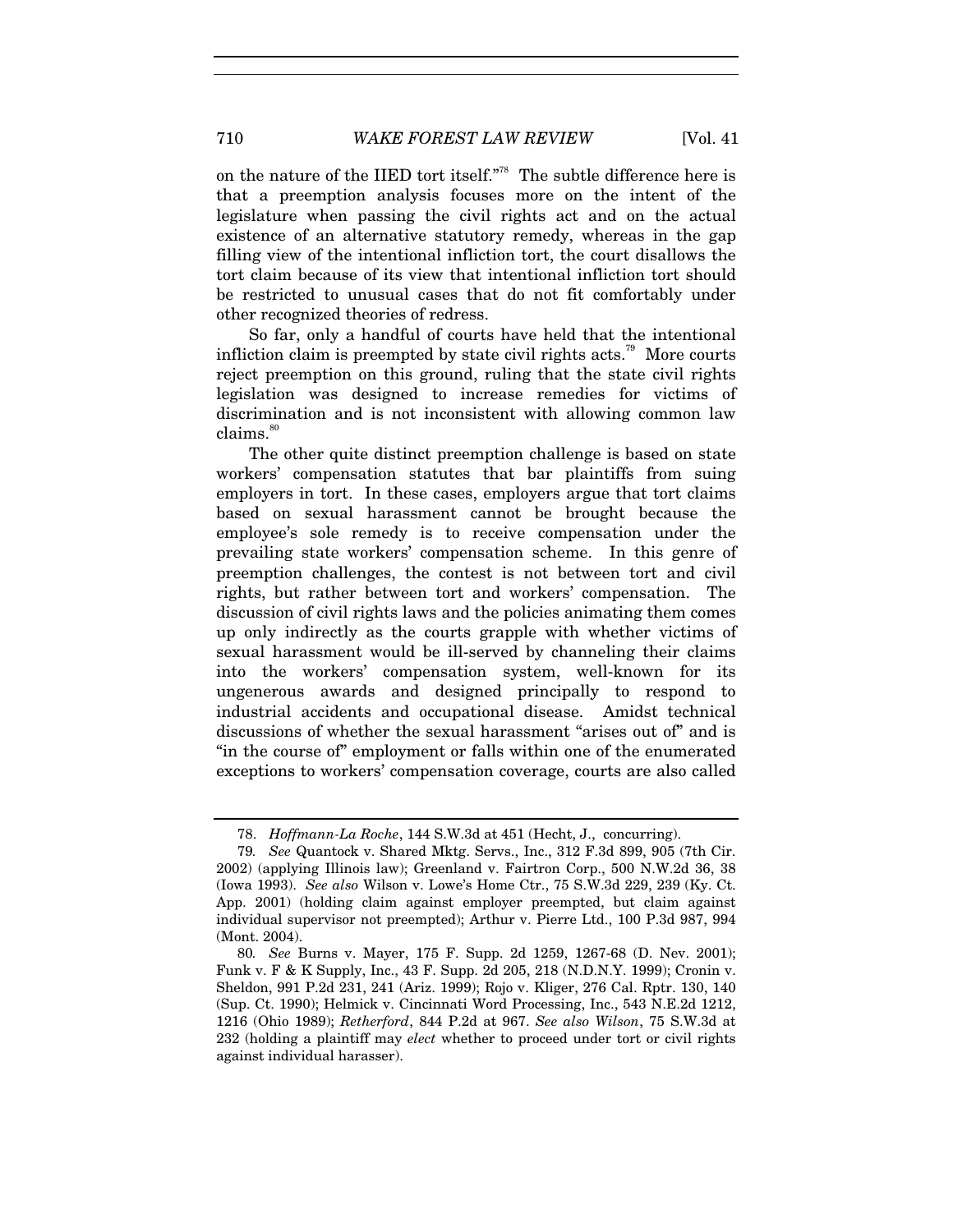upon to decide whether preserving a tort claim for harassment and discrimination serves an important state interest. On this point, the workers' compensation preemption decisions have tended to reiterate the "gap filler" versus "reinforcement of civil rights" debate discussed above and have produced sharp splits in the jurisdictions.

Some of the strongest statements in favor of allowing civil rights principles to migrate into tort law have come in the workers' compensation preemption cases.<sup>81</sup> A leading decision from the Supreme Court of Florida in 1989, for example, took a broad view of that state's commitment to eradicating sexual harassment, declaring that the state's workers' compensation scheme did bar tort actions based on harassment and insisting that "[p]ublic policy now requires that employers be held accountable in tort for the sexually harassing environments they permit to exist, whether the tort claim is premised on a remedial statute or on the common law."<sup>82</sup> Similar sentiments about the importance of allowing "cumulative remedies" for harassment victims to reinforce the "strong public policies" against sexual harassment have been echoed more recently by the Supreme Court of Colorado in a same-sex harassment case alleging intentional infliction and other tort claims against an employer. $\degree$ For these states, preservation of a tort remedy serves to vindicate the "intangible injury to personal rights" caused by harassment which "robs the person of dignity and self esteem."<sup>84</sup>

The states that have barred tort claims for harassment in favor of state workers' compensation coverage do not deny a public policy against harassment, but instead feel comforted by the fact that harassment victims can sue under state and federal civil rights acts.85 These courts see no pressing need for a common law tort

- 83. *Horodyskyj*, 32 P.3d at 479.
- 84*. Byrd*, 552 So. 2d at 1104.

<sup>81</sup>*. See* Ford v. Revlon, Inc., 734 P.2d 580, 589-91 (Ariz. 1987) (Feldman, J., concurring); Horodyskyj v. Karanian, 32 P.3d 470, 479 (Colo. 2001); Byrd v. Richardson-Greenshields Sec., Inc., 552 So. 2d 1099, 1103-04 (Fla. 1989); Coates v. Wal-Mart Stores, Inc., 976 P.2d 999, 1006 (N.M. 1999); Kerans v. Porter Paint Co., 575 N.E.2d 428, 431 (Ohio 1991). *See also* Busby v. Truswal Sys. Corp., 551 So. 2d 322, 325 (Ala. 1989) (holding that claim for intentional infliction was not barred by workers' compensation exclusivity provision); *accord* Hogan v. Forsyth Country Club Co., 79 N.C. App. 483, 489, 340 S.E.2d 116, 120 (1986); Anderson v. Save-a-Lot, Ltd., 989 S.W.2d 277, 288-89 (Tenn. 1999); Middlekauff v. Allstate Ins. Co., 439 S.E.2d 394, 396-97 (Va. 1994).

 <sup>82.</sup> *Byrd*, 552 So. 2d at 1104.

<sup>85</sup>*. See* Hardebeck v. Warner Jenkinson Co., Inc., 108 F. Supp. 2d 1062, 1064-65 (E.D. Mo. 2000); Konstantopoulos v. Westvaco Corp., 690 A.2d 936, 940 (Del. 1996); Gordan v. Cummings, 756 A.2d 942, 945 (Me. 2000); Green v. Wyman-Gordon Co., 664 N.E.2d 808, 813 (Mass. 1996); Fernandez v. Ramsey County, 495 N.W.2d 859, 862 (Minn. Ct. App. 1993); Nassa v. Hook-SupeRx,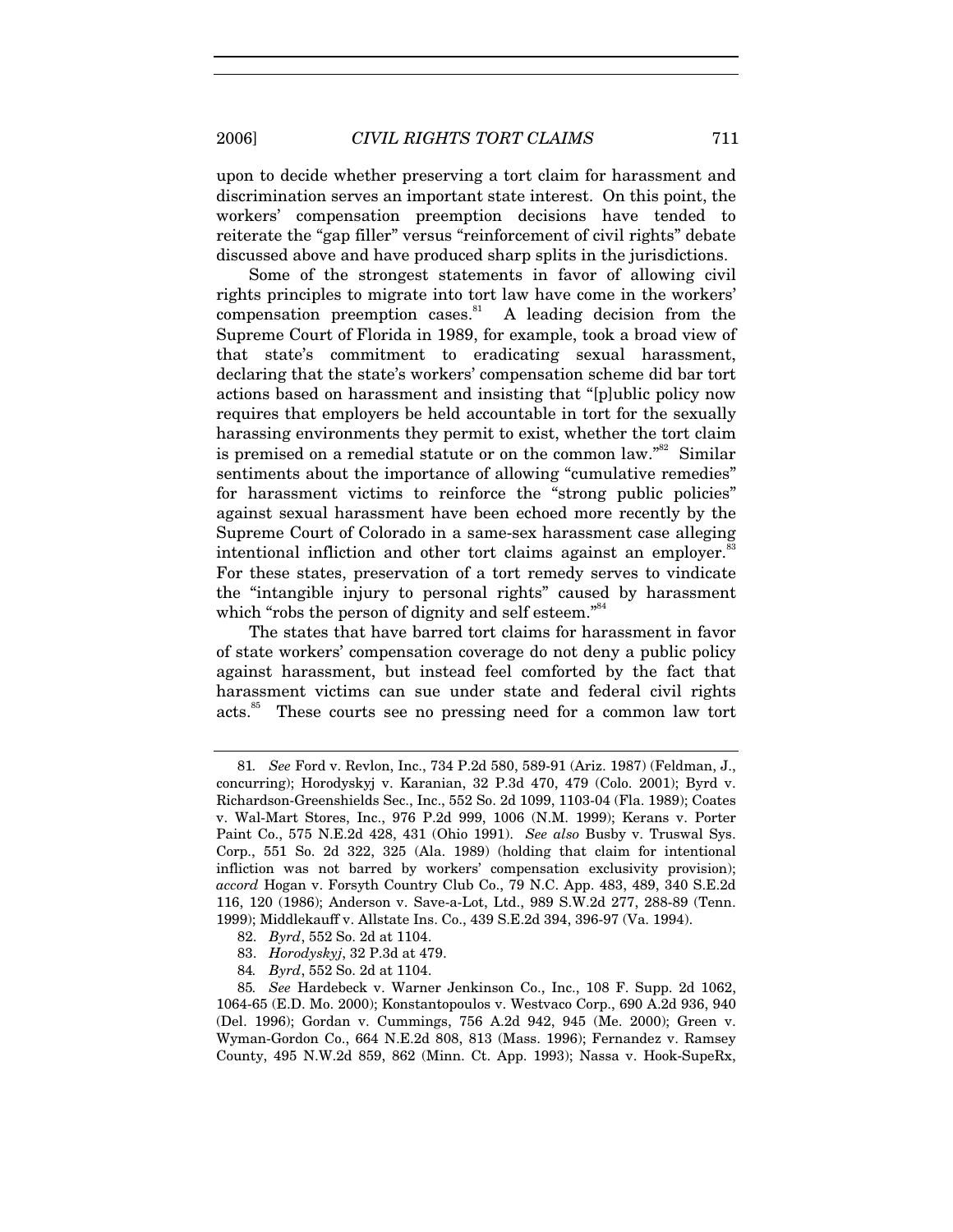claim, even if the workers' compensation remedy is inadequate or illdesigned to address intangible injuries like harassment.<sup>86</sup> In their view, as long as harassment is addressed by civil rights statutes, the state's public policy is vindicated and needs no reinforcement through the common law.

Only a minority of states bar intentional infliction claims on either preemption basis. $87$  When added to states like Florida, $88$ which, while not preempting claims, impose a high bar of proof of outrageousness, the "gap filler" approach clearly wins out. It would be inaccurate, however, to report that there is a clear trend. The law in this area is still quite a mess.

Finally, it should be noted that even if plaintiffs succeed in asserting a state tort claim for intentional infliction based on workplace harassment, they still may not be able to keep the case in a state court in all circumstances. Because employers have the right to remove the case to federal court on federal question grounds if the plaintiff also asserts a Title VII claim,<sup>89</sup> to preserve a state forum, a plaintiff must be willing to give up the federal claim.<sup>90</sup> Additionally, even cases involving only state claims may be removed if there is at least \$75,000 in controversy and complete diversity of citizenship between the parties.<sup>91</sup> Thus, if a corporate defendant is incorporated or has its principal place of business in a state other than the state of the plaintiff's domicile, it has the option to remove to federal court.<sup>92</sup> To defeat complete diversity and prevent removal, a plaintiff may decide to press intentional infliction claims against individual supervisors who are more likely to live in the same state as the plaintiff.<sup>93</sup>

With respect to the normative question of which approach states

Inc., 790 A.2d 368, 373-74 (R.I. 2002); Jenson v. Employers Mut. Cas. Co., 468 N.W.2d 1, 10 (Wis. 1991); *see also* Dickert v. Metro. Life Ins. Co., 428 S.E.2d 700, 701-02 (S.C. 1993) (holding that workers' compensation statute bars tort claims against employer but not against supervisory employee).

 <sup>86.</sup> *See* cases cited *supra* note 85.

<sup>87</sup>*. See* cases cited *supra* notes 79 and 85 (listing twelve states).

<sup>88</sup>*. See* cases cited *supra* note 33.

<sup>89</sup>*. See* 28 U.S.C. § 1441(c) (2000).

<sup>90</sup>*. See* Caterpillar Inc. v. Williams, 482 U.S. 386, 392 (1987) (holding a plaintiff can avoid federal jurisdiction by exclusive reliance on state claim); Ethridge v. Harbor House Rest., 861 F.2d 1389, 1395 (9th Cir. 1988) (finding a plaintiff can avoid removal by relying exclusively on state law claim).

<sup>91</sup>*. See* 28 U.S.C. § 1332(a) (2000); 28 U.S.C. § 1441(b) (2000).

 <sup>92. 28</sup> U.S.C. § 1332(c)(1) (2000).

<sup>93</sup>*. See* Hawkins v. Bon Appetit Mgmt. Co., No. CV-01-1152-ST, 2001 U.S. Dist. LEXIS 22192, at \*5, \*10-19 (D. Or. Oct. 22, 2001) (remanding case to state court because joinder of individual supervisor was not fraudulent and defeated complete diversity).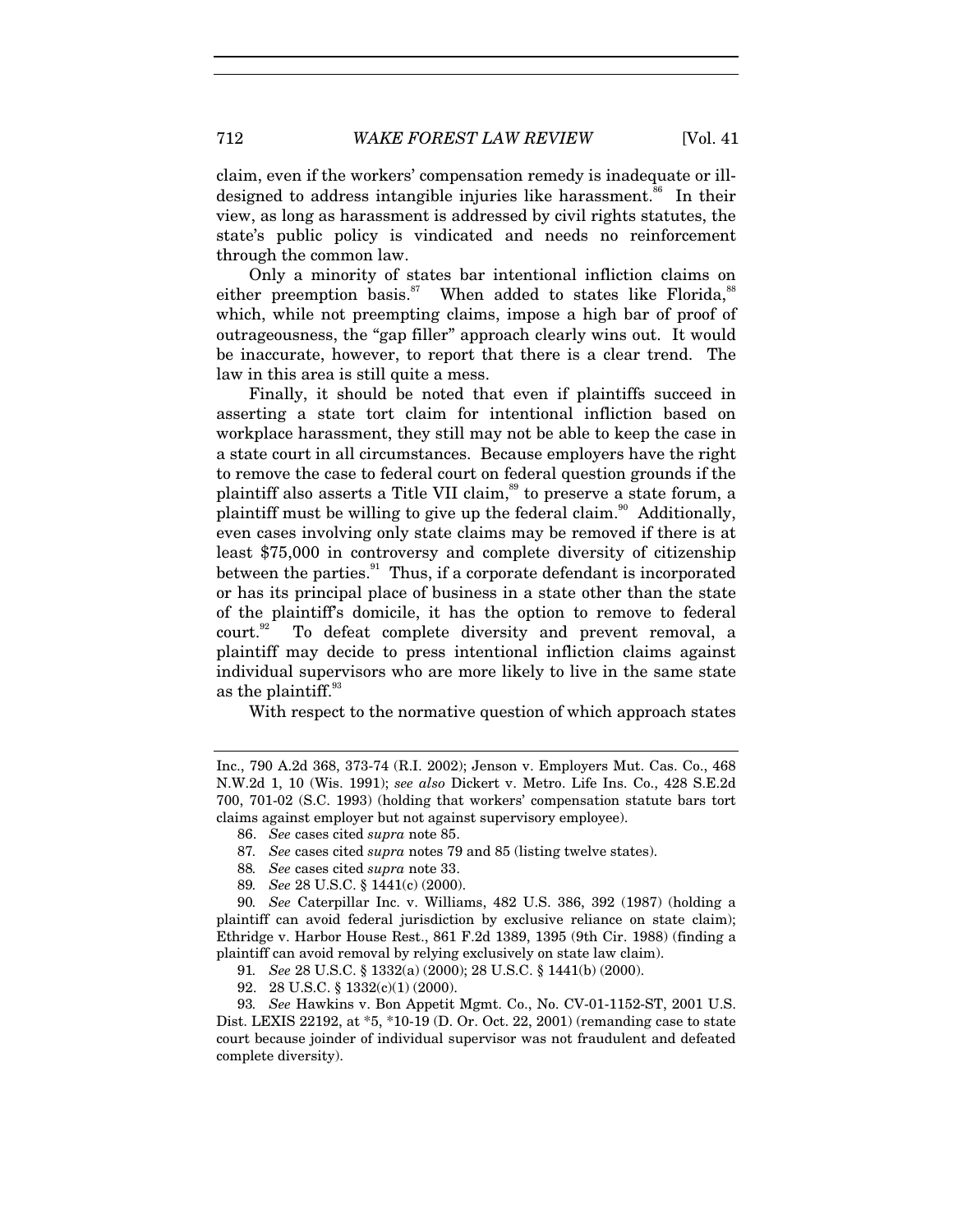should adopt, I wish to make three quick points. First, I do not believe that a choice can be made simply by looking at the respective domains of torts and civil rights and deciding which is the better "fit" for harassment claims. Second, I do not believe that characterizing the intentional infliction tort as a "gap filler" is enough to decide the migration issue. Finally, I believe that courts cannot escape deciding the important policy question of whether tort law should be used to reinforce social norms against discrimination and harassment, much like it is used to reinforce norms against violence and fraud.

First, the "domain" issue. The two contrasting positions on the intentional infliction tort seem to be linked to judgments about the respective domains of torts and civil rights and the proper location for a claim of harassment. Whether the court permits an intentional infliction claim thus may hinge on a question of categorization: is it by nature a tort claim or a civil rights claim?

The problem with framing the question this way, however, is that harassment does not fit particularly well under either torts or civil rights and is, in some respects, an interloper in both domains. Despite its prevalence, harassment is neither the prototypical tort nor the prototypical Title VII claim. Because the concept of "sexual harassment" was developed through Title VII litigation, it is widely regarded as a civil rights violation. However, within Title VII law, harassment is a disfavored cause of action,<sup>94</sup> primarily because it departs from the prototypical form of discrimination: namely, discrete employment decisions, such as hiring and firing decisions, which cause direct economic harm. When it comes to tort law, moreover, intentional infliction harassment claims are also marginalized, principally because they do not resemble the classic personal injury. As the recent Restatement of Torts has made clear, it is claims of physical injury—rather than claims for emotional or economic loss—that are situated at the core of tort law.<sup>35</sup>

This lack of a perfect fit for claims of workplace harassment in either civil rights or tort law reflects the multi-faceted quality of the harm; harassment has both a group-based and an individual aspect,

<sup>94</sup>*. See* Chamallas, *supra* note 3, at 355-56 (discussing special requirements and onerous burdens of proof attached to Title VII sexual harassment actions).

 <sup>95.</sup> In fact, the latest Restatement project is called "Restatement of the Law: Torts: Liability for Physical Harm" to underscore its central focus on physical harms, rather than emotional distress or economic loss. Interestingly, however, the project includes revisions of key sections relating to emotional disturbance. For a critique of the new Restatement's structure, see Martha Chamallas, *Removing Emotional Harm from the Core of Tort Law,* 54 VAND. L. REV. 751, 765 (2001).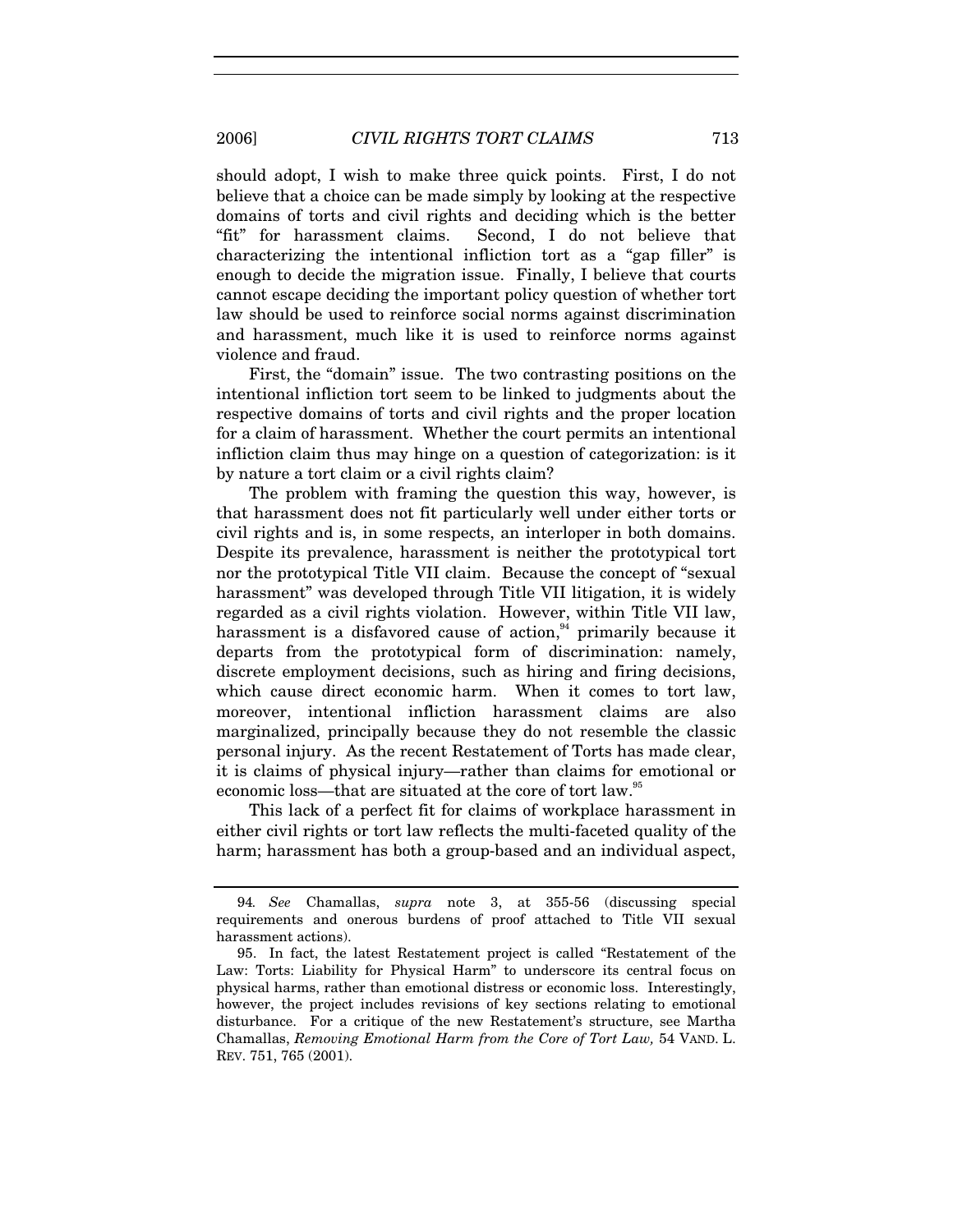and it cannot be pinned down as solely psychological, economic, or physical in nature. As the quick description of the *Pucci* case demonstrates,<sup>96</sup> harassment often produces indirect physical harms and economic consequences, as well as psychological effects. Additionally, the group-based nature of the harm, similar to that of hate crimes, $97$  has been described variously by scholars as a citizenship harm,<sup>98</sup> a harm of subordination,<sup>99</sup> or a harm to identity.<sup>100</sup> Each of these descriptions tries to capture the idea that, although harassment can only be fully understood in relation to the status and social meaning attached to the targeted group, ultimately the harm is visited on individuals and inevitably experienced by individuals differently. Because harassment, by its nature, is neither fish nor fowl, a court could logically determine that harassment does not fit in either civil rights or torts, or it could decide that it fits into both, depending on its viewpoint. The issue of assigning a proper domain to the harassment claim is one of policy, not principle.

Second, a word about "gap fillers." By torts standards, the intentional infliction tort is a relatively new tort designed originally by William Prosser and other academics in the late 1940s.<sup>101</sup> In this formative period, the intentional infliction tort was viewed as filling an important gap or deficiency *within* tort law to provide a remedy for serious, nonphysical injury caused by behavior that seemed unquestionably immoral to judges.<sup>102</sup> There was a felt need to create a new tort because the older torts—such as battery, assault, and slander—did not capture some of the worst forms of intentional behavior.<sup>103</sup> Perhaps even more so than the older, particularized

<sup>96</sup>*. See supra* text accompanying notes 33-52.

<sup>97</sup>*. See* Lu-in Wang, *The Transforming Power of "Hate"*: *Social Cognition Theory and the Harms of Bias-Related Crime*, 71 S. CAL. L. REV. 47, 49-50 (1997).

<sup>98</sup>*. See* R.A. Lenhardt, *Understanding the Mark: Race, Stigma, and Equality in Context*, 79 N.Y.U. L. REV. 803, 930 (2004).

 <sup>99.</sup> CATHARINE A. MACKINNON, SEXUAL HARASSMENT OF WORKING WOMEN 172-73 (1979).

 <sup>100.</sup> Martha Chamallas, *Lucky: The Sequel*, 80 IND. L.J. 441, 467-71 (2005) (discussing harm to identity from trauma of rape).

 <sup>101.</sup> The key foundational articles were Calvert Magruder, *Mental and Emotional Disturbance in the Law of Torts*, 49 HARV. L. REV. 1033, 1067 (1936); William L. Prosser, *Insult and Outrage*, 44 CAL. L. REV. 40, 40 (1956); William L. Prosser, *Intentional Infliction of Mental Suffering: A New Tort*, 37 MICH. L. REV. 874, 892 (1939) [hereinafter Prosser, *Intentional Infliction*].

 <sup>102.</sup> *See* Prosser*, Intentional Infliction*, *supra* note 101, at 874, 892.

 <sup>103.</sup> While championing the new claim, Prosser cautioned that the intentional infliction tort would likely be used only in serious cases of a "real wrong entitled to redress." *Id.* at 887.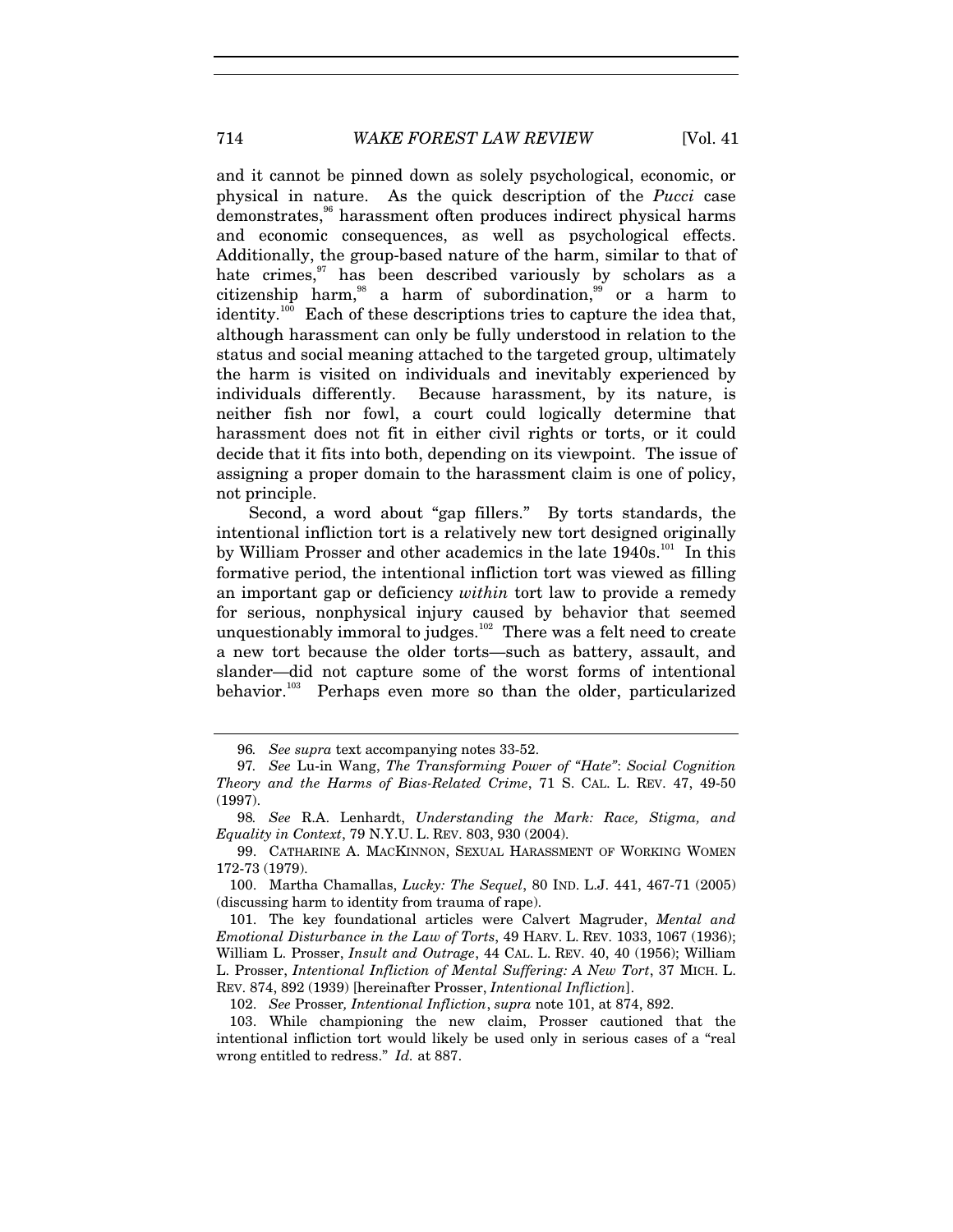intentional torts, the new tort performed a normative function, singling out morally objectionable conduct that served no socially useful purpose as the proper subject of tort liability.<sup>104</sup> As one leading commentator on the subject has stated, when a court declares that a recurring type of conduct is "outrageous" it is making an "official determination of the moral seriousness of that conduct."105 Beyond its moral character, the intentional infliction tort was also designed to be a flexible claim whose scope could easily change as cultural understandings of outrageous conduct shifted and evolved.<sup>106</sup>

Tellingly, when the tort was developed, there was no discussion of exempting certain behavior because it was already penalized by some other body of law, such as criminal or regulatory law. Instead, the "gap filler" description of the intentional infliction tort seems to have arisen in response to concerns that the malleable modern tort could theoretically usurp or take over particularized causes of action, such as libel or battery, which protected interests other than the interest in emotional tranquility. Calling the intentional infliction tort a "gap filler" thus only begs the question of whether there is a gap in tort law that should be filled.

There is little doubt that, if they could not sue for intentional infliction, many harassment victims would be left without a tort remedy. Although some forms of sexual harassment include offensive touchings and are actionable in tort as batteries, many other cases of harassment involve either no physical contact or physical contacts that the defendant asserts were not intentionally offensive or harmful. Similarly, the torts of assault and slander are too narrow in scope and provide only spotty protection against harassment. Before recognition of the tort of intentional infliction of mental distress, the dignitary interests protected by tort law were highly gendered along traditional lines. The torts of assault and slander, for example, were best suited to securing older conceptions of male honor and female chastity, rather than the newer conception of female autonomy characteristic of contemporary claims of workplace harassment. $107$  Thus, the tort of assault affords recovery

 <sup>104.</sup> *Id.* at 889.

<sup>105</sup>*. See* Daniel Givelber, *The Right to Minimum Social Decency and the Limits of Evenhandedness: Intentional Infliction of Emotional Distress by Outrageous Conduct*, 82 COLUM. L. REV. 42, 53 (1982).

 <sup>106.</sup> Prosser, *Intentional Infliction*, *supra* note 101, at 887-89.

 <sup>107.</sup> Indeed, it was the perceived inadequacy of tort law to protect against sexually harassing behavior that first led Catharine MacKinnon to propose a civil rights remedy in the early days of the anti-sexual harassment campaign. *See* MACKINNON, *supra* note 99, at 171-73 (1979). Her concerns that tort law would be unable to appreciate and respond to the inequality dimension of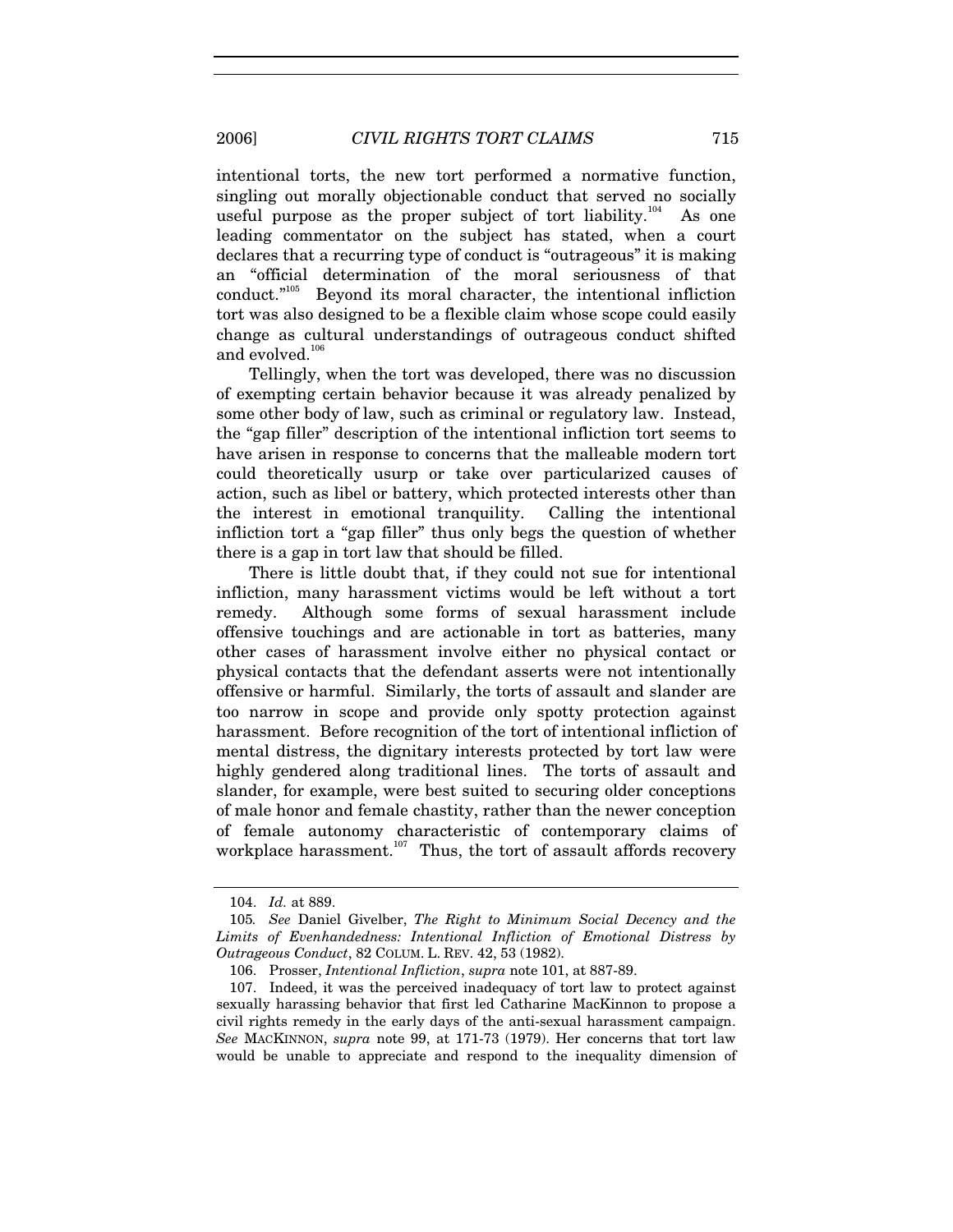only for physically threatening conduct and was originally designed to reduce the incentive for retaliation and escalation of physical violence.<sup>108</sup> To warrant recovery, the physical harm threatened must be imminent, and it was sometimes said that words alone do not constitute an assault.<sup>109</sup> These limitations have meant that a claim for assault is generally unavailable in contexts, such as the workplace, where it is perceived that targets would be unlikely to fight back and would respond passively by internalizing the pain. Most notably, "mere" solicitation to have sex was not generally regarded as actionable, no matter how insulting, offensive, or threatening to the target. $110$ 

Likewise, the tort of slander has so far proved incapable of responding to the harms of harassment. Traditionally, slander actions were designed to provide redress for damage to reputation, including sexual reputation, and often centered on a female plaintiff's reputation for chastity.<sup>111</sup> In the nineteenth and early twentieth century, female plaintiffs often prevailed in defamation suits when they alleged that defendants made false statements impugning their reputation for sexual propriety.<sup>112</sup> Many courts even adopted the view that such claims amounted to slander per se and dispensed with the need to prove special damages.<sup>113</sup> However, when the locus of slander suits changed from the private sphere to the more public sphere of work, women had far less success convincing courts that the kind of sexual slurs and taunts that characterize a hostile working environment amounted to actionable defamation.<sup>114</sup> According to Professor Lisa Pruitt's extensive history of defamation cases,<sup>115</sup> contemporary courts are now apt to deny

112. *Id*. at 431-45.

harassment have been echoed by contemporary feminists. *See* Ann Scales, *Nooky Nation: On Tort Law and Other Arguments from Nature, in* DIRECTIONS IN SEXUAL HARASSMENT LAW 307, 315 (Catharine A. MacKinnon & Reva B. Siegel eds., 2004).

 <sup>108.</sup> Johnson v. Sampson, 208 N.W. 814, 815 (Minn. 1926).

<sup>109</sup>*. Id.* at 815. *See also* Prince v. Ridge, 66 N.Y.S. 454 (Sup. Ct. 1900) (holding that solicitation to have sex not an assault because of "mere words" doctrine).

<sup>110</sup>*. See* Reed v. Maley, 74 S.W. 1079, 1082 (Ky. Ct. App. 1903); *Prince*, 66 N.Y.S. at 455.

 <sup>111.</sup> Lisa R. Pruitt, *Her Own Good Name: Two Centuries of Talk About Chasity*, 63 MD. L. REV. 401, 419-31 (2004).

 <sup>113.</sup> Most U.S. jurisdictions have considered statements that impugn a woman's chastity to be slander per se*. See* Lisa Pruitt, *"On the Chastity of Women All Property in the World Depends": Injury from Sexual Slander in the Nineteenth Century*, 78 IND. L.J. 965, 968 (2003).

 <sup>114.</sup> Pruitt, *supra* note 111, at 458-89.

<sup>115</sup>*. Id.*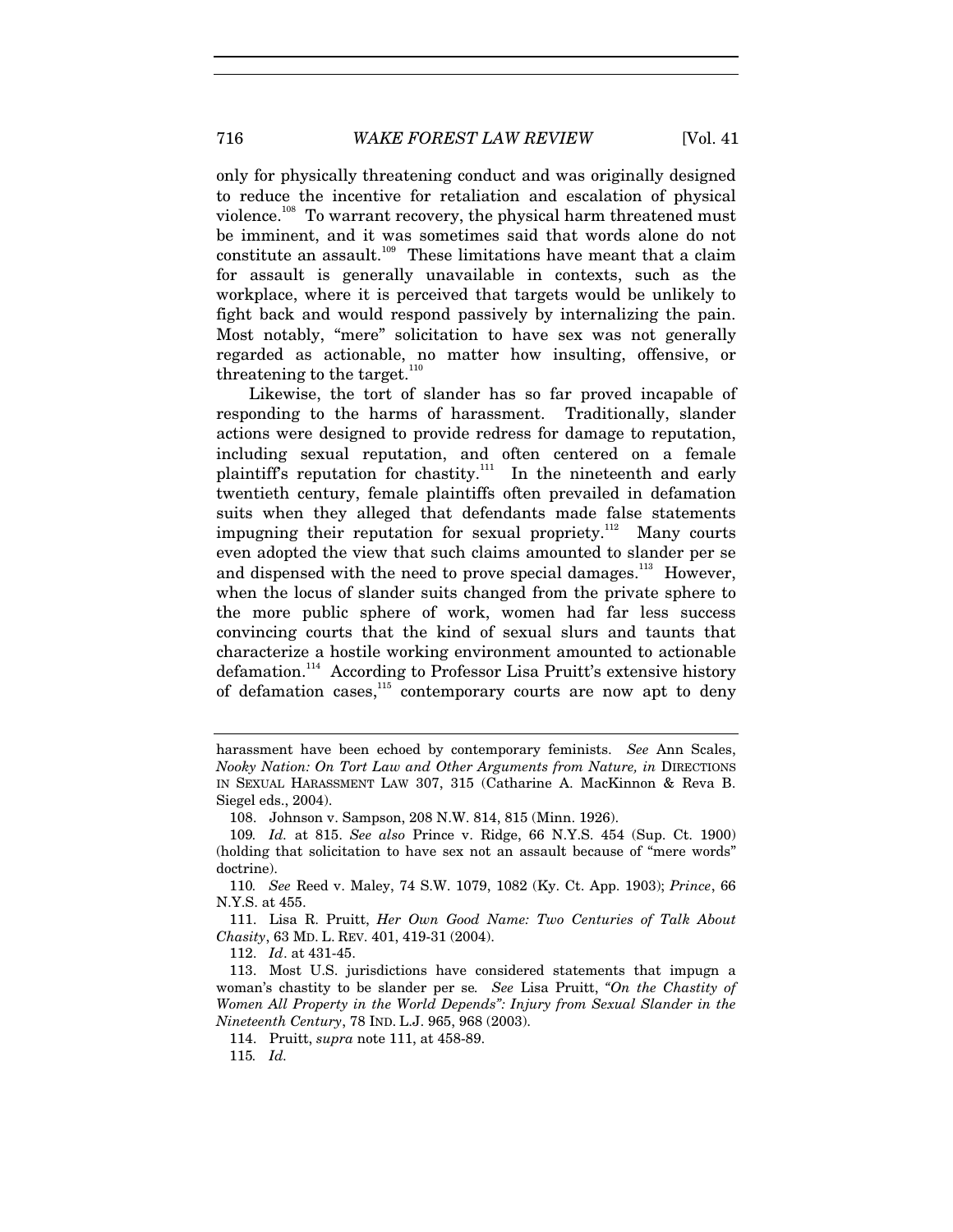recovery and to regard the offending statements as utterly lacking in content and incapable of being judged as either true or false.

Because claims of harassment cannot be adequately addressed in tort without resort to the intentional infliction claim, and because harassment results in serious injury that serves no socially useful purpose, there is a potential gap for tort law to fill. The real question becomes whether state courts will determine that protecting individuals against the harms of discrimination—like the tort protection afforded against violence and fraud—is of sufficient importance that it needs to be reinforced through state common law. Because the tort of intentional infliction of mental distress is now firmly established in the law, there is no need to resort to civil rights statutes to imply a new cause of action in tort.<sup>116</sup> Instead, the migration of civil rights law into torts this Essay envisions is an interpretive process by which courts borrow from civil rights law to inform and give more concrete meaning to tort standards, such as the standard of outrageous conduct. The closest analogy may be to the judicial practice of borrowing safety standards from statutes in negligence actions to concretize the "reasonable person" standard under the negligence per se doctrine.<sup>117</sup>

In the end, each state must decide whether it is time to "mainstream" and universalize concepts first developed under civil rights law and to declare that severe and pervasive harassment of workers can indeed be outrageous. Leaving harassment and discrimination out of tort law strikes me as a bad idea that artificially distorts the notion of outrageous conduct and minimizes the importance of civil rights to individuals. Concerns that relate to the extent and nature of damages recoverable in such intentional

 <sup>116.</sup> The harassment victim is not asking that the court adopt a common law remedy for a federal statutory violation, as in Cort v. Ash, 422 U.S. 66, 68-69 (1975), but rather invokes or borrows civil rights concepts as a norm to inform judicial understandings of outrageous behavior. For a discussion of the difference between implying a right of action and borrowing statutory norms, see Michael Traynor, *Public Sanctions, Private Liability, and Judicial Responsibility*, 36 WILLAMETTE L. REV. 787, 809-11 (2000).

<sup>117</sup>*. See* RESTATEMENT (THIRD) OF TORTS: LIABILITY FOR PHYSICAL HARM § 14 (Proposed Final Draft No. 1 2005) (finding negligence per se if the actor violates a statute without excuse that is designed to protect against "the type of accident the actor's conduct causes, and . . . the accident victim is within the class of persons the statute is designed to protect"). The negligence per se doctrine presents an analogy only, however. It does not apply in the civil presents an analogy only, however. rights/intentional infliction context because it pertains to cases in which a statute is "silent as to civil liability and that cannot be readily interpreted as impliedly creating a [cause] of action." *Id*. at 181 cmt. c. Because both Title VII and state civil rights actions provide for civil liability, they present additional questions of possible preemption and concerns for multiple remedies.